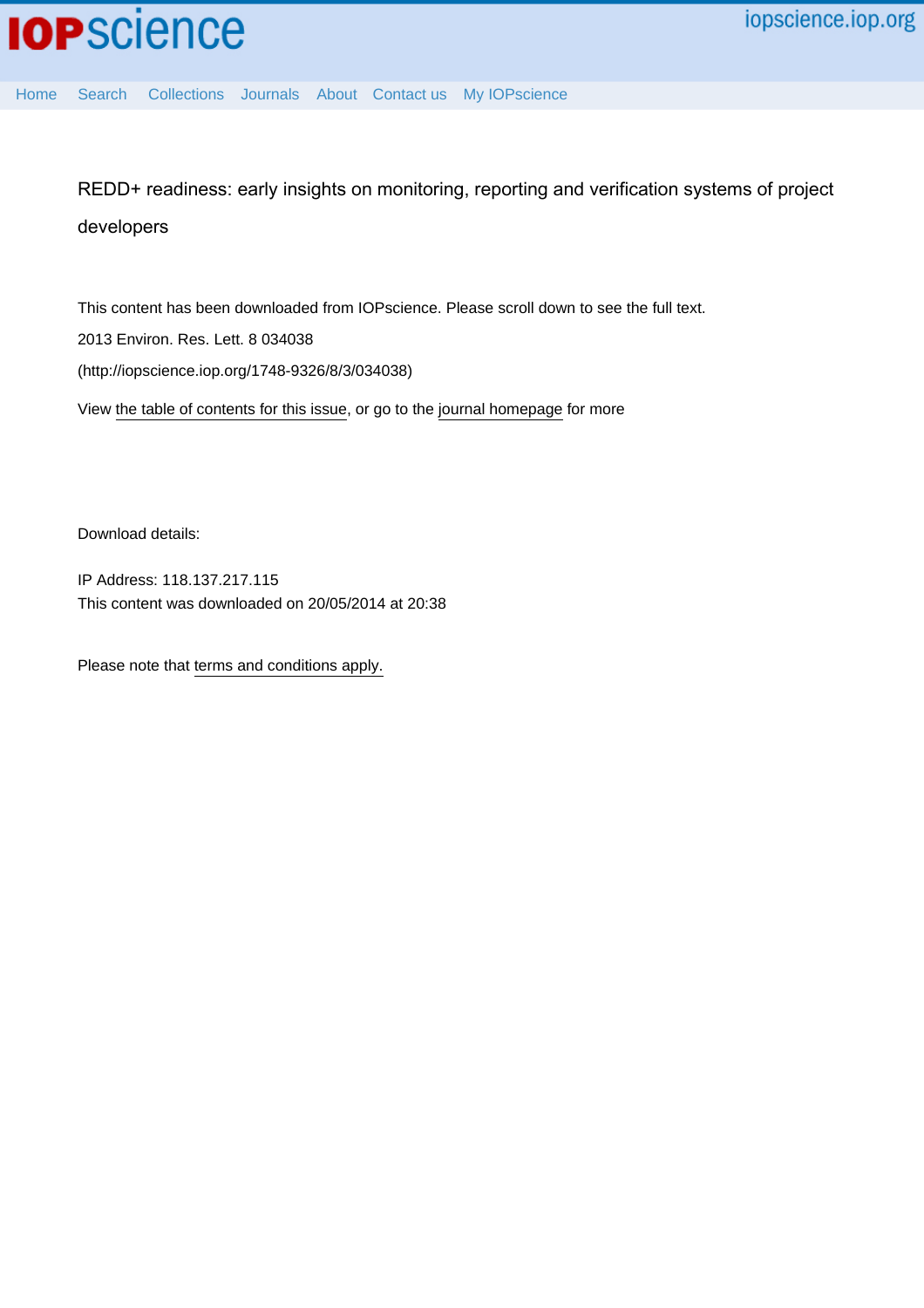each category. Of the 20 projects, 11 were found to have very high or high overall MRV projects in Brazil and Peru and somewhat lower in Cameroon, Tanzania, Indonesia and Vietnam. Although the MRV capacities of half the projects are high, there are capacity in technical expertise, but can also be attributed to the slowness of international REDD+ policy formulation and the unclear path of development of the forest carbon market. Based on the study results, priorities for MRV development and increased investment in readiness are proposed.

Keywords: deforestation, carbon pool, climate change mitigation, remote sensing, REDD+

# 1. Introduction

Reducing emissions from deforestation and degradation and enhancing the carbon stock (REDD+) is a key strategy for mitigating climate change. The United Nations Framework Convention on Climate Change (UNFCCC) takes a lead role in formulating the strategy through consultation with a range of agencies including other international bodies,

Content from this work may be used under the terms of  $\left( \mathrm{cc} \right)$ the [Creative Commons Attribution 3.0 licence.](http://creativecommons.org/licenses/by/3.0) Any further distribution of this work must maintain attribution to the author(s) and the title of the work, journal citation and DOI.

national and subnational governments, non-governmental organizations and the private sector. Formulated at the 13th Conference of the Parties (COPs), known as the Bali Action Plan, REDD+ comprises local, subnational, national and global actions whose primary aim is to reduce emissions from deforestation and forest degradation and enhance forest carbon stocks (increase removals) in developing countries (UNFCCC [2007,](#page-15-0) Angelsen *et al* [2012\)](#page-14-0). UNFCCC [\(2011\)](#page-15-1) has called for a three-phase approach to REDD+ implementation where 'Phase 1 is the REDD+ readiness to establish REDD+ strategies, policies and accounting frameworks; Phase 2 is implementation of REDD+ policies and measures, and possibly payments based on their implementation; and

# Shijo Joseph $^1$  $^1$ , Martin Herold $^2$  $^2$ , William D Sunderlin $^1$  and Louis V Verchot<sup>[1](#page-1-0)</sup>

<span id="page-1-1"></span><span id="page-1-0"></span><sup>1</sup> Center for International Forestry Research, Jalan CIFOR, Bogor 16115, Indonesia <sup>2</sup> Center for Geoinformation, Department of Environmental Science, Wageningen University, The Netherlands

E-mail: [s.joseph@cgiar.org](mailto:s.joseph@cgiar.org) and [shijonrsa@gmail.com](mailto:shijonrsa@gmail.com)

Published 30 September 2013

#### Abstract

A functional measuring, monitoring, reporting and verification (MRV) system is essential to assess the additionality and impact on forest carbon in REDD+ (reducing emissions from deforestation and degradation) projects. This study assesses the MRV capacity and readiness of project developers at 20 REDD+ projects in Brazil, Peru, Cameroon, Tanzania, Indonesia and Vietnam, using a questionnaire survey and field visits. Nineteen performance criteria with 76 indicators were formulated in three categories, and capacity was measured with respect to capacity and readiness. At the regional level, capacity and readiness tended to be highest in the deficiencies in other projects that are a source of concern. These are not only due to limitations

Received 23 March 2013 Accepted for publication 17 September 2013

Online at [stacks.iop.org/ERL/8/034038](http://stacks.iop.org/ERL/8/034038)

# REDD+ readiness: early insights on monitoring, reporting and verification systems of project developers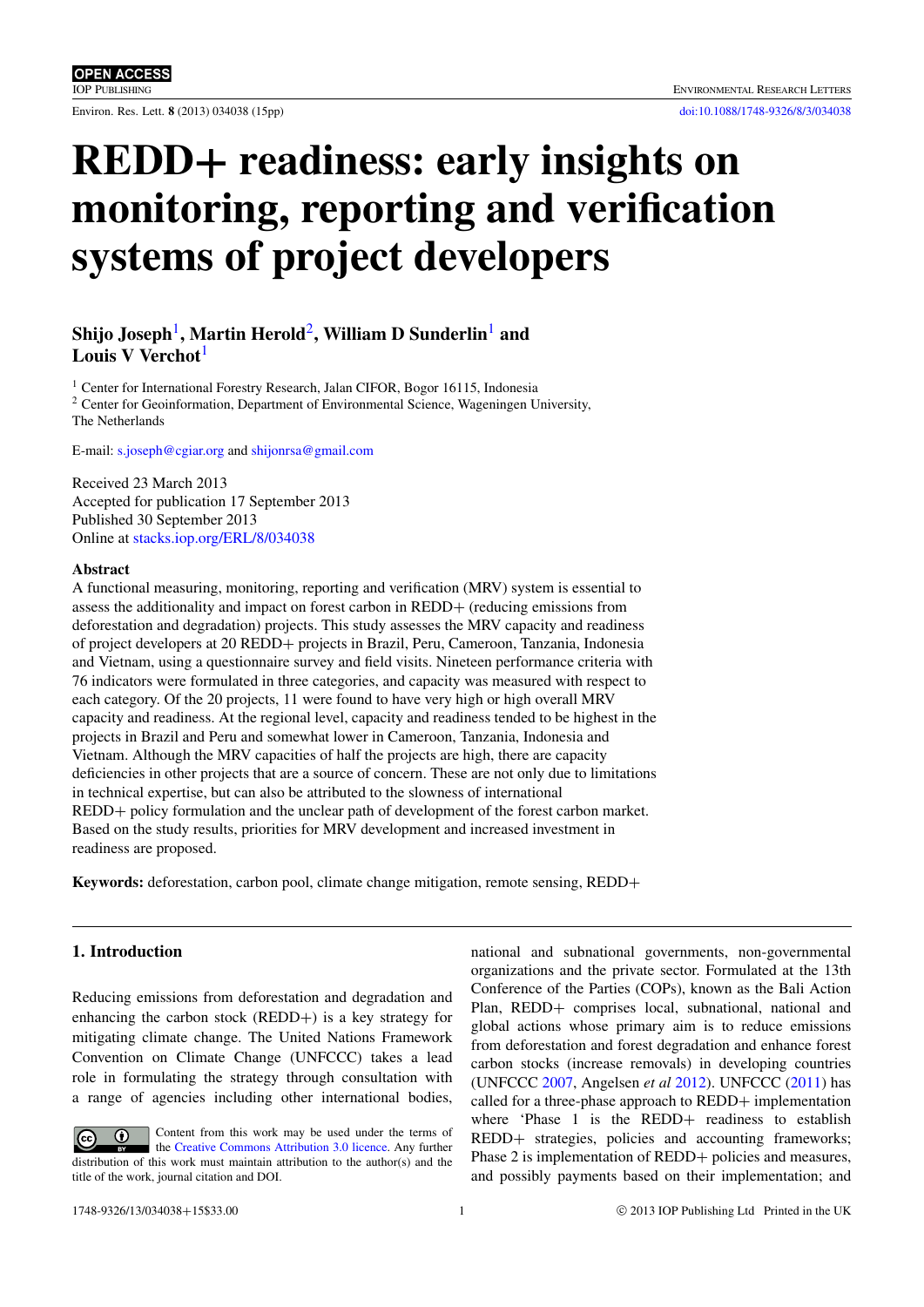Phase 3 is the results-based payments for REDD+ (i.e. for emissions and removals)'.

REDD+ adopts several funding streams and models for its implementation that operate simultaneously at various levels (van der Eynden [2012,](#page-15-2) Lotsch [2012\)](#page-14-1). The first model involves developed countries contributing to the Green Climate Fund or Forest Carbon Partnership Facility (FCPF), which are administered by the UNFCCC and the World Bank, respectively. These funds are allocated to national governments, which administer and distribute them to subnational governments and individual REDD+ projects. A second model involves international aid agencies supporting national governments and individual REDD+ projects through bilateral agreements. For example, Norway supports the Brazilian and Indonesian governments in the implementation of REDD+, and also independent REDD+ projects in Tanzania. A third model involves development of the voluntary carbon market (which could be later changed into a compliance market) for selling carbon credits generated by the REDD+ projects. This funding stream is exclusively for the REDD+ projects and therefore needs to follow strict guidelines issued by the certifiers such as the verified carbon standard (VCS) and Plan Vivo.

As of 2009, about 100 local REDD+ projects had been initiated in 40 developing countries (Cerbu *et al* [2011,](#page-14-2) Obersteiner *et al* [2009\)](#page-15-3). A 2012 count of both REDD+ and non-REDD+ forest carbon projects found 340 sites in 52 countries (Kshatriya *et al* [2012\)](#page-14-3). Unlike many other conservation initiatives, the key goal of REDD+ projects is to implement performance-based rewards for increase of forest carbon stocks (additionality) against a baseline, while also achieving social and environmental co-benefits. REDD+ aims to ensure that activities to generate additionality in one place should not cause emissions in neighbouring areas (leakage), and should also satisfy permanence criteria (i.e., no reversibility of sequestered carbon).

The economic and political dimensions of REDD+ and its performance-based criteria require highly precise measuring/monitoring, reporting and verification (MRV) of emissions and removals from forests (Herold and Skutsch [2011\)](#page-14-4). Establishing an effective MRV system is a major step towards REDD+ readiness. UNFCCC has called for the development of 'modalities for measuring, reporting and verifying anthropogenic forest-related emissions by sources and removals by sinks, forest carbon stocks, and forest carbon stock and forest-area changes resulting from the implementation of the activities' (UNFCCC [2011\)](#page-15-1). Key additional references refer to activity data and emission factors as the essential building blocks of an MRV system (IPCC [2003,](#page-14-5) [2006,](#page-14-6) Shoch *et al* [2011,](#page-15-4) GOFC-GOLD [2012\)](#page-14-7). Activity data reflect the extent of the area in which carbon changes occur over time, while emission factors reflect the amount of carbon per unit area. The Intergovernmental Panel on Climate Change (IPCC) proposed a tiered approach for measurements: Tier 1, the simplest to use, is based on globally available activity data and default emissions values, Tier 2 is based on country- or region-specific data, and Tier 3 uses higher-order, spatially explicit data to obtain greater certainty (IPCC [2006\)](#page-14-6).

Several studies have analysed MRV systems at the national scale using data from the Food and Agriculture Organization's Forest Resources Assessment, national communications to UNFCCC and other online compilations to review existing capacity and identify gap areas (Herold [2009,](#page-14-8) Romijn *et al* [2012,](#page-15-5) Hosonuma *et al* [2012\)](#page-14-9). A number of concept papers on MRV requirements at different scales have primarily looked at data availability (Gibbs *et al* [2007,](#page-14-10) Joseph *et al* [2011,](#page-14-11) Goetz and Dubayah [2011,](#page-14-12) De Sy *et al* [2012\)](#page-14-13) and the associated cost (Böttcher *et al* [2009\)](#page-14-14). Fry [\(2011\)](#page-14-15), Larrazábal *et al* [\(2012\)](#page-14-16) and Pratihast *et al* [\(2013\)](#page-15-6) highlighted the need to develop community MRV protocols to maximize community participation and reduce costs. None of the above publications focused on MRV systems *per se* or the operational design of MRV systems required for REDD+ projects. The only exception to this trend was baseline modelling and monitoring readiness with respect to internationally recognized carbon certification standards and methods (Estrada and Joseph [2012\)](#page-14-17).

# 2. Data and methods

#### *2.1. Data*

Assessing MRV capacity and readiness at project sites requires a complete understanding of project developers' MRV systems, the drivers of deforestation at the sites, and the planned mitigation activity. After careful examination of the national context and subnational initiatives (for the full selection criteria, see Sunderlin *et al* [2010,](#page-15-7) pp 17–20), 20 REDD+ project developers were selected for this assessment: seven in Latin America (five in Brazil and two in Peru), seven in Africa (five in Tanzania and two in Cameroon) and six in Southeast Asia (five in Indonesia and one in Vietnam). Table [1](#page-3-0) summarizes key project characteristics, and figure [1](#page-5-0) shows their geographical distribution. The project developers have varied characteristics ranging from local and national NGOs (e.g.: MCDI—Tanzania, CED—Cameroon, IPAM—Brazil), international conservation organizations (FFI and TNC), government organizations (States of Acre—Brazil and Aceh—Indonesia), and private organizations (Mazars Starling Resources—Indonesia and Bosques Amazonicos— Peru). One key criterion for the selection of these projects in our sample was that they have sufficient funding to operate for several years. This was important because we are conducting a longitudinal survey, and we need to be assured we can collect a second round of data.

The assessment was carried out from October 2011 to September 2012. The first step was to carry out an MRV questionnaire survey to assess the status and progress of MRV systems of the principal project developers. The survey was divided into three sections, namely: remote sensing and GIS; ground measurements; and reference level and monitoring plans. The survey was done by communicating directly with the key MRV expert in the respective project development organizations. Furthermore, a field-based survey was conducted at each project site that collected information on the overall condition of the project area, the drivers of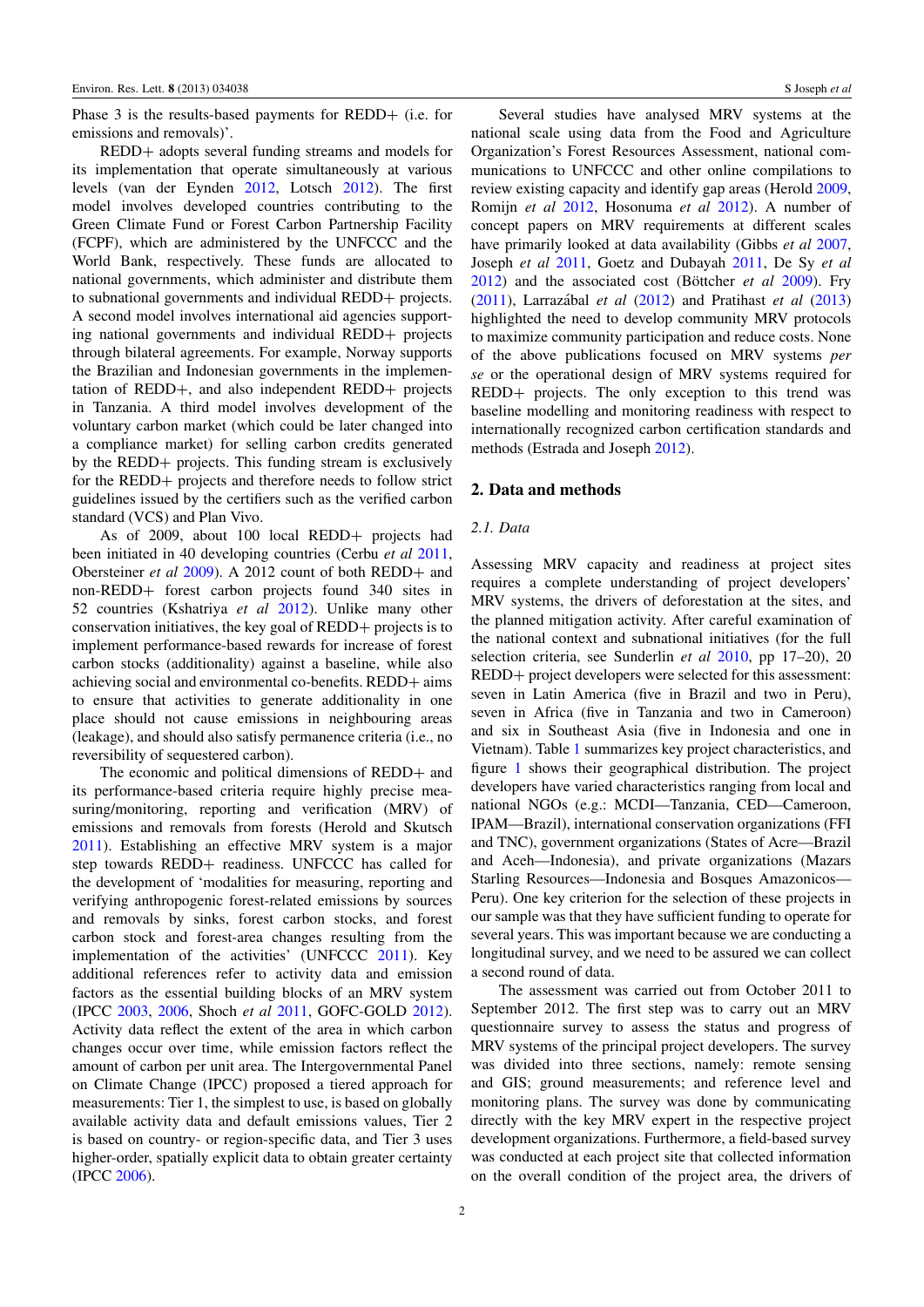<span id="page-3-0"></span>

|          |                          |                                                                                                   | Table 1. Details of participating REDD+ project sites and project developers            |                                                                                                    |                          |   |                                          |   |   |
|----------|--------------------------|---------------------------------------------------------------------------------------------------|-----------------------------------------------------------------------------------------|----------------------------------------------------------------------------------------------------|--------------------------|---|------------------------------------------|---|---|
|          |                          |                                                                                                   |                                                                                         | Major deforestation and                                                                            |                          |   | Mitigation activity planned <sup>a</sup> |   |   |
| Country  | State/province           | Project name                                                                                      | Principal project developer                                                             | degradation drivers                                                                                | $\overline{\phantom{0}}$ | 2 | 3                                        | 4 | 5 |
| Brazil   | Mato Grosso              | Northwest Mato Grosso<br>Pilot REDD+ Project                                                      | Instituto Centro de Vida<br>(ICV)                                                       | Cattle ranching and beef<br>farming, illegal logging<br>production, subsistence                    | ≻                        | ≻ | ≻                                        | ≻ | z |
|          | Pará                     | small rural properties in the<br>region of the Transamazon<br>Avoided deforestation in<br>Highway | Research Institute (IPAM)<br>Amazon Environmental                                       | Cattle ranching and beef<br>production, subsistence<br>farming, illegal logging                    | ≻                        | ≻ | ≻                                        | ≻ | ≻ |
|          | Pará                     | REDD+ Pilot Program in<br>São Felix do Xingu                                                      | The Nature Conservancy<br>(TNC) Brazil                                                  | Cattle ranching and beef<br>farming, illegal logging<br>production, subsistence                    | ≻                        | ≻ | ≻                                        | ≻ | z |
|          | Amazonas                 | gram<br>Blosa Floresta Pro                                                                        | Fundação Amazonas<br>Sustentável (FAS)                                                  | infrastructure development,<br>Illegal logging, mining,<br>subsistence farming                     | ≻                        | ≻ | ≻                                        | ≻ | Z |
|          | Amapa                    | Ambientais and Fundação<br><b>Biofílica</b> Investimentos<br>Orsa, Amapa                          | Biofilica                                                                               | Subsistence farming, illegal<br>logging, infrastructure<br>development                             | ≻                        | ≻ | ≻                                        | ≻ | Z |
| Peru     | Madre de Dios            | sions<br><b>Brazil Nut Conces</b><br>REDD+Project                                                 | <b>Bosques Amazonicos</b><br>(BAM)                                                      | Cattle ranching and beef<br>production, subsistence<br>farming, mining, illegal<br>logging         | ≻                        | ≻ | ≻                                        | ≻ | z |
|          | San Martin               | REDD+ Initiative<br>Alto Mayo                                                                     | Conservation International                                                              | (coffee), cattle ranching and<br>Commercial plantations<br>subsistence farming<br>beef production, | ≻                        | Z | Z                                        | Z | Z |
| Cameroon | South and east<br>region | ystem<br>Services (PES) project<br>Payment for Ecosy                                              | Développement (CED)<br>l'Environnement et le<br>Centre pour                             | non-timber forest products<br>logging, extraction of<br>Subsistence farming,                       | ≻                        | ≻ | ≻                                        | ≻ | ≻ |
|          | South west region        | <b>A</b><br>Mt. Cameroon RE<br>Project                                                            | GFA-Envest                                                                              | Commercial plantations (oil<br>subsistence farming, illegal<br>palm, rubber and tea)<br>ogging     | ≻                        | ≻ | ≻                                        | ≻ | Z |
| Tanzania | Shinyanga                | Mechanisms for Sustainable<br>Community Based REDD<br>Forest Management in<br>Semi-Arid Areas     | Energy Development and<br>Organization (TaTEDO<br>Tanzania Traditional<br>Environmental | Subsistence farming, fuel<br>production, overgrazing<br>wood and charcoal                          | ≻                        | ≻ | ≻                                        | ≻ | z |
|          | Morogoro                 | Making REDD work for<br>Forest<br>Communities and<br>Tanzania-Kilosa<br>Conservation in           | Conservation Group<br>Tanzania Forest<br>(TFCG)                                         | Subsistence farming, fuel<br>wood and charcoal<br>production, fire                                 | ≻                        | ≻ | ≻                                        | ≻ | Z |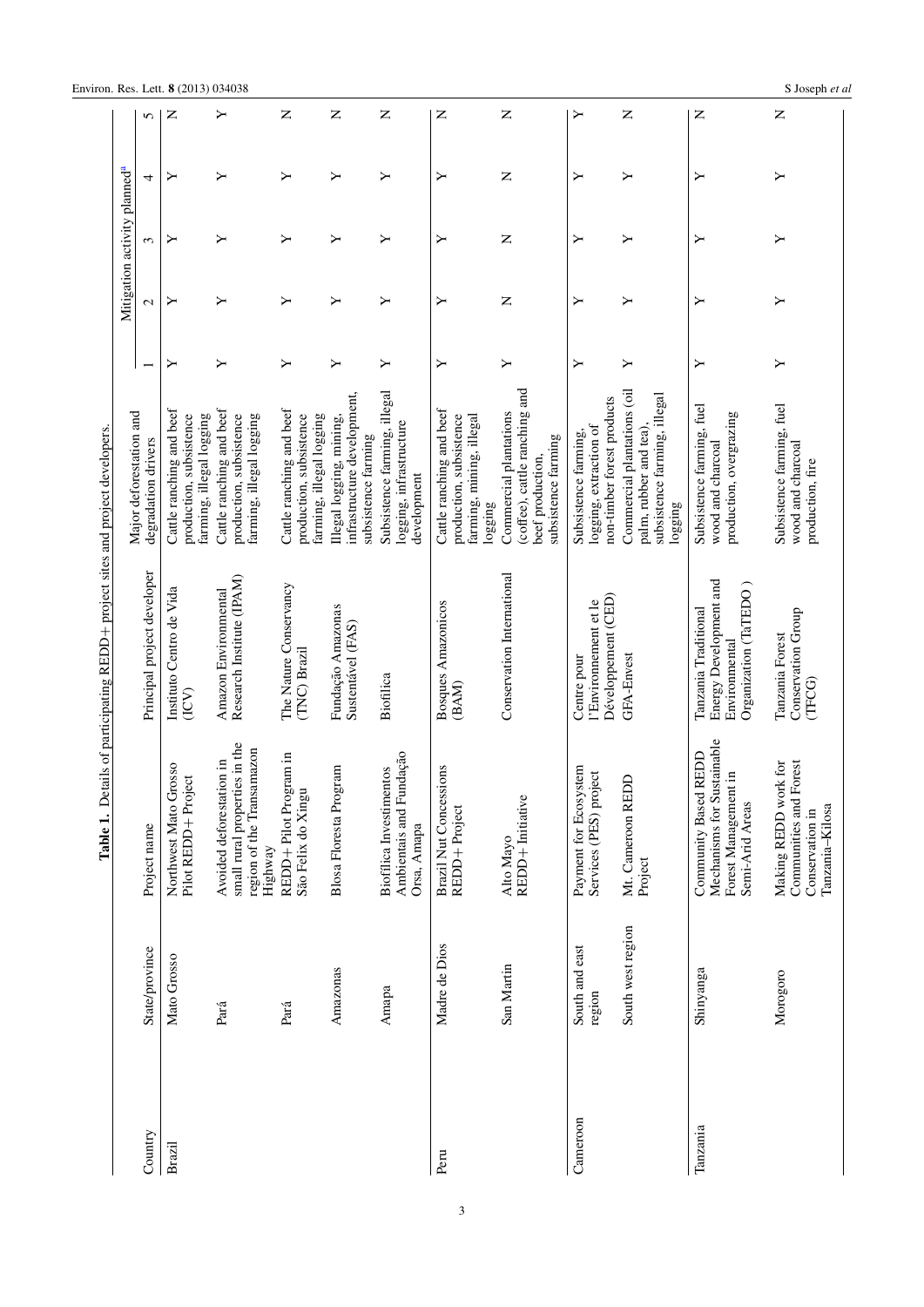| Table 1. (Continued.) |                 |                                                                                 |                                                             |                                                                                   |   |                                          |   |   |
|-----------------------|-----------------|---------------------------------------------------------------------------------|-------------------------------------------------------------|-----------------------------------------------------------------------------------|---|------------------------------------------|---|---|
|                       |                 |                                                                                 |                                                             | Major deforestation and                                                           |   | Mitigation activity planned <sup>a</sup> |   |   |
| Country               | State/province  | Project name                                                                    | Principal project developer                                 | degradation drivers                                                               | 2 | 3                                        |   |   |
|                       | Lindi           | work for<br>Communities and Forest<br>Conservation in<br>Making REDD            | Conservation Group<br>Tanzania Forest<br>(TFCG)             | Subsistence farming, fuel<br>wood and charcoal<br>production, fire                |   |                                          |   | Z |
|                       | Unguja/Zanzibar | HIMA—Piloting REDD in<br>Zanzibar through<br>Community Forest<br>Tanzania-Lindi | <b>CARE</b> International in<br>Tanzania                    | Fuel wood and charcoal<br>production, subsistence<br>farming, infrastructure      |   | Z                                        | z | z |
|                       | Lindi           | vation<br>Mpingo Conser<br>Management<br>Project                                | Mpingo Conservation and<br>Development Initiative<br>(MCDI) | Fire, subsistence farming,<br>fuel wood and charcoal<br>development<br>production |   | Z                                        |   | z |
| indonesia             | Aceh            | h the Ulu<br>Reducing Carbon<br>Emissions from<br>Deforestation in              | Government of Aceh (Task<br>Force REDD Aceh)                | Subsistence farming,<br>logging                                                   |   |                                          |   | z |

 $\overline{z}$ 

 $\overline{z}$ 

νr

 $\overline{z}$ 

 $\overline{z}$ 

<sup>a</sup> Mitigation activities: 1 = reducing emissions from deforestation, 2 = reducing emissions from forest degradation, 3 = conservation of forest carbon stocks,  $4 =$  sustainable management <sup>a</sup> Mitigation activities: 1 = reducing emissions from deforestation, 2 = reducing emissions from forest degradation, 3 = conservation of forest carbon stocks, 4 = sustainable management expression of the sustainable mana of forests,  $5 =$  enhancement of forest carbon stocks. of forests,  $5 =$  enhancement of forest carbon stocks.

Development Organization The Netherlands<br>Development Organization<br>(SNV)

Deforestation in the Ulu Masen Ecosystem

Masen Ecosystem

West Kalimantan REDD Pilot Project

West Kalimantan

REDD Pilot Project

Development, Community

Development, Community

Fauna and Flora International Indonesia (FFI-Indonesia)

Fauna and Flora (FFI-Indonesia)

International Indonesia

Commercial plantations (oil palm), subsistence farming, illegal logging, mining

Commercial plantations (oil palm), subsistence farming,

Y Y Y Y Y

 $\triangleright$ 

 $\overline{\mathbf{y}}$ 

 $\overline{\phantom{a}}$ 

 $\mathbf{\Sigma}$ 

 $\rightarrow$ 

Carbon Pools<br>The Rimba Raya

Infinite Earth PT. Rimba Raya Conservation

Raya Conservation

nfinite Earth PT. Rimba

Starling Resources/PT. Rimba Makmur Utama

Rimba Makmur Utama Starling Resources/PT.

Illegal logging, commercial plantations (oil palm and Illegal logging, commercial<br>plantations (oil palm and<br>rubber)

Z N N N N

 $\mathsf{z}$ 

 $\overline{z}$ 

 $\overline{Y}$ 

 $\overline{z}$ 

 $\overline{z}$ 

(RMU)

The Nature Conservancy The Nature Conservancy<br>(TNC)

Commercial plantations (oil palm), logging, subsistence

Commercial plantations (oil<br>palm), logging, subsistence

Z N N N N

 $\mathsf{z}$ 

 $\overline{z}$ 

 $\overline{Y}$ 

<span id="page-4-0"></span> $\overline{z}$ 

 $\overline{z}$ 

farming, mining

arming, mining

Subsistence farming, logging, infrastructure development

Subsistence farming,<br>logging, infrastructure<br>development

Y Y Y Y N

 $\overline{\phantom{0}}$ 

 $\geq$ 

 $\mathbf{y}$ 

 $\overline{z}$ 

 $\geq$ 

Commercial plantations (oil palm), subsistence farming, illegal logging, peat fires

palm), subsistence farming, illegal logging, peat fires

Commercial plantations (oil

illegal logging, mining

Z N N N N

 $\mathsf{z}$ 

 $\overline{z}$ 

 $\mathbf{\Sigma}$ 

 $\overline{z}$ 

 $\overline{z}$ 

Biodiversity Reserve

**Biodiversity Reserve** 

Project

Central Kalimantan Katingan Conservation

Central Kalimantan

Area: A Global Peatland Capstone Project

Capstone Project

Area: A Global Peatland Katingan Conservation

East Kalimantan Berau Forest Carbon

East Kalimantan

Berau Forest Carbon

Program

Vietnam Lam Dong SNV Site, Cat Tien The Netherlands

Lam Dong

Vietnam

SNV Site, Cat Tien

Central Kalimantan The Rimba Raya

Central Kalimantan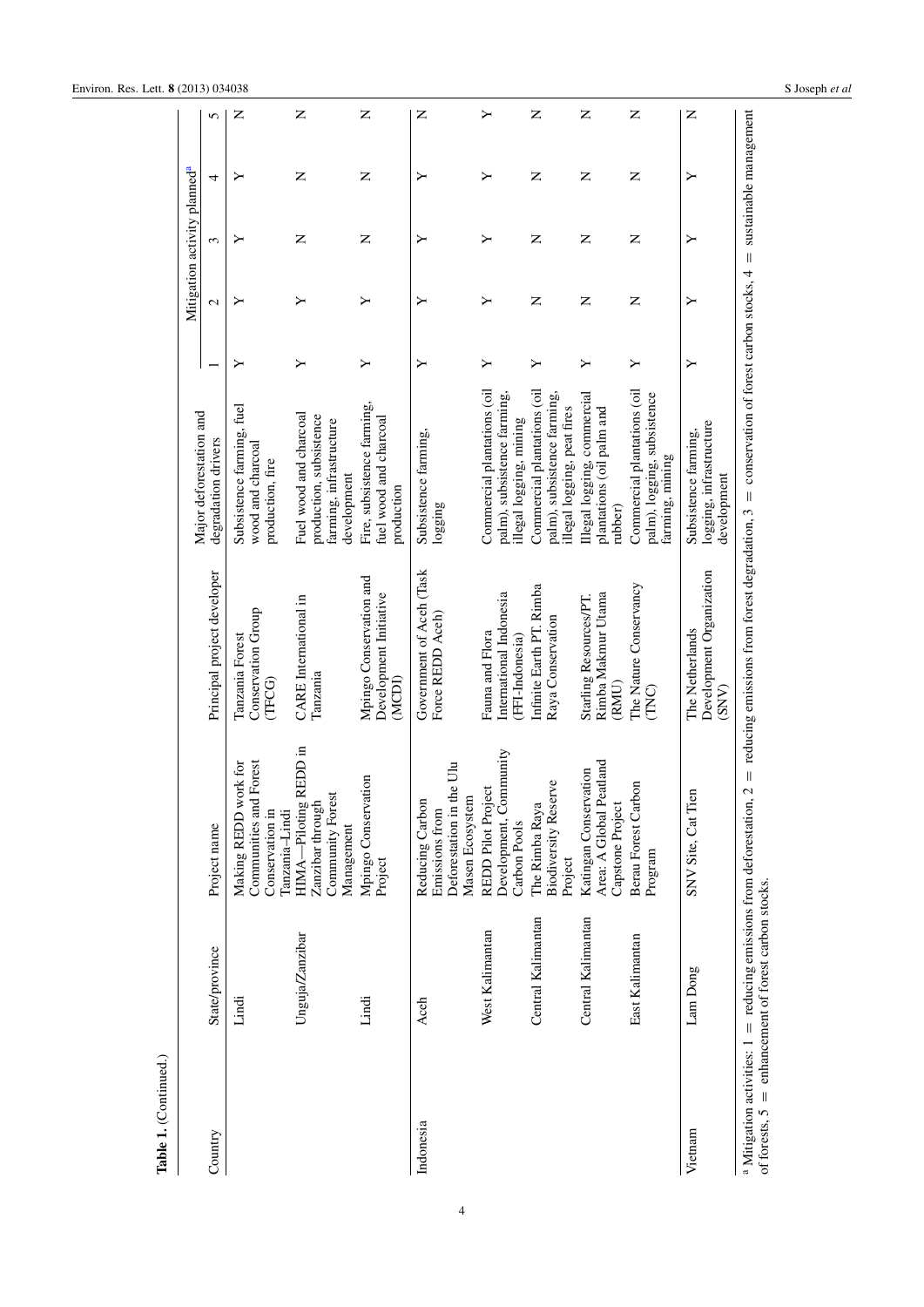<span id="page-5-0"></span>

Figure 1. Location of participating project sites.

deforestation and degradation, and the context of REDD+ at the project site. Subsequently, three regional workshops were carried out to discuss the operationalization of MRV at the project sites (a workshop was held in Dar es Salaam, Tanzania, for the Tanzania and Cameroon project developers; in Petropolis, Brazil, for the Brazil and Peru project developers; and in Jakarta, Indonesia, for the Indonesia and Vietnam project developers). About 20–25 people attended each workshop, including one to two participants from each project development organization, and also international MRV experts.

#### *2.2. Methods*

Three broad categories were developed to assess the capacity and readiness of the project developers. Each category was divided into three subcategories, and criteria were formulated to measure each after careful examination of the international standards of carbon certification (such as VCS and Plan Vivo), IPCC and UNFCCC guidelines, and other reference guides such as GOFC-GOLD REDD Sourcebook (GOFC-GOLD [2012\)](#page-14-7).

(1) *Remote sensing and GIS capacity and readiness*—this includes data coverage at the project sites and the capacity of the developer to produce derivatives from the raw image data. It is important because the spatial data infrastructure and availability of remote sensing data are fundamental to producing estimates of the baseline, and to developing meaningful monitoring plans for long-term performance assessment of REDD+ projects. This category was subdivided into three subcategories: data, tools and methods, and implementation capacity. Data criteria were availability of medium- and highresolution datasets; access to other higher-end monitoring

tools such as LiDAR, aerial, SAR and hyperspectral datasets; and availability of ancillary spatial data layers at different jurisdictional scales. Tools and methods criteria were availability of data processing software, and the algorithms used for image classification and change detection. Implementation capacity indicates the project developers' in-house expertise to analyse data.

- (2) *Carbon pool inventorying capacity and readiness*—this analyses developers' plans to measure various carbon pools with respect to IPCC tiers (IPCC [2006\)](#page-14-6), and the availability of existing emission factor data at the project sites. The same three subcategories were used. Data criteria were the availability of allometric equations, carbon fraction coefficients and other emission factor datasets. Tools and methods criteria were the sampling scheme and the methods used for the measurement of various carbon pools with respect to IPCC's AFOLU (agriculture, forestry and other land use) guidelines. Implementation capacity was defined as the professional expertise available within the organization to carry out field inventorying.
- (3) *Baseline, intervention and monitoring readiness*—this category assesses developers' ability to understand the drivers of deforestation and incorporate them in baseline modelling, develop effective intervention plans, and develop monitoring strategies. The criteria were methods used for baseline modelling, understanding of the proximate and underlying drivers of deforestation, intervention plans, and long-term monitoring strategies to evaluate the success of REDD+ interventions.

Figure [2](#page-6-0) summarizes the three main categories and their subdivisions.

Performance indicators were assigned to each criterion, and an indicator value and score were given to each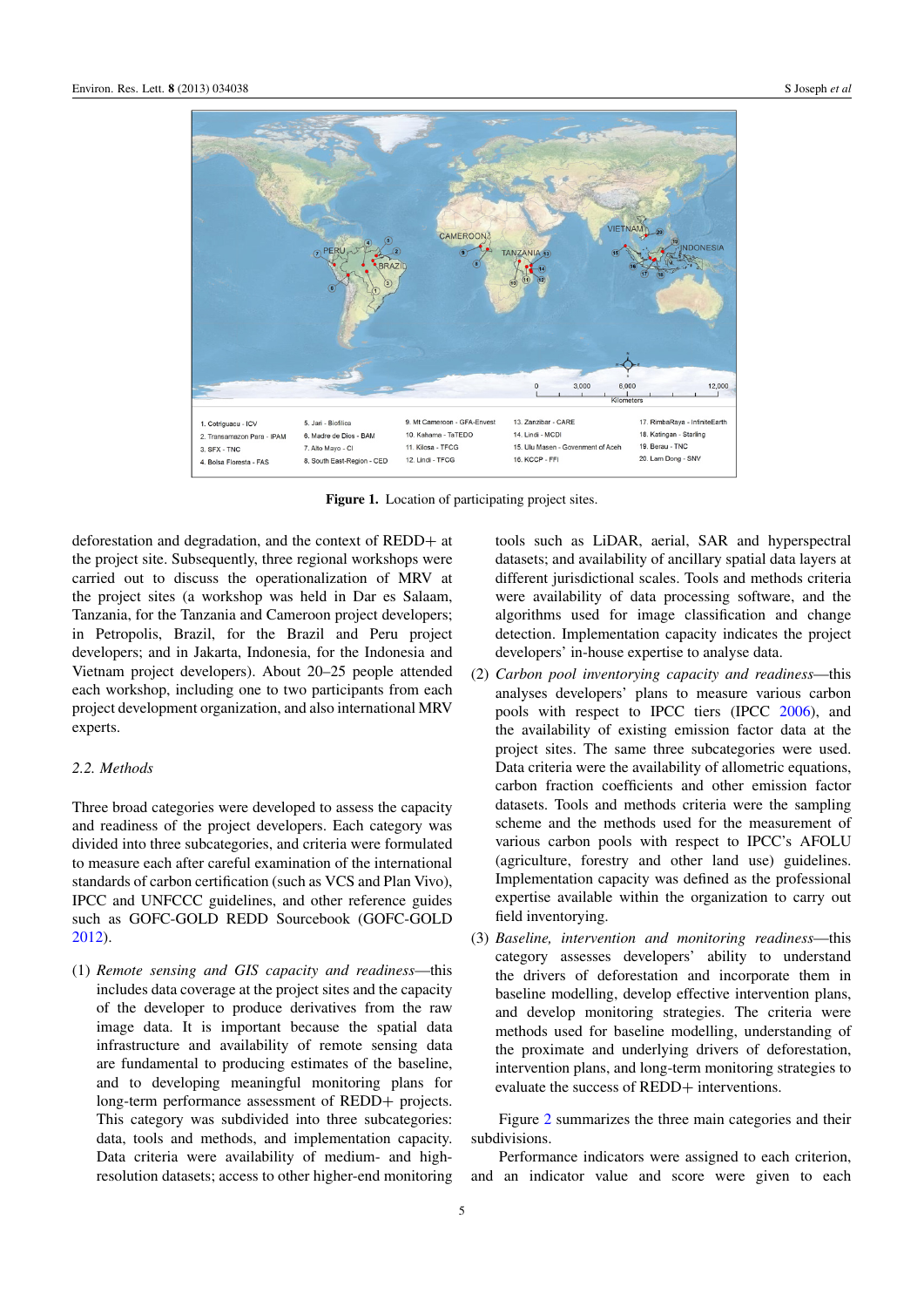<span id="page-6-0"></span>

Figure 2. Categories used to assess monitoring, reporting and verification readiness.

indicator. For example, the first criterion, availability of medium-resolution remote sensing data, was divided into four performance indicators. If 100% spatial data coverage was available for more than three points in time (which is important for reliable estimation of the deforestation rate and linear projection of the baseline), that indicator received the highest score, 3. A score of 2 was awarded for 100% data coverage in two to three time points, and 1 for those with one time point.

Similar guidelines were formulated for each indicator, and scores were assigned (see table [2\)](#page-7-0). A total of 19 criteria with 76 performance indicators under nine subcategories were assessed. Each subcategory received a score of 0–3, for 9 possible points in each major category and 27 possible points overall. Capacity was assessed as very high for a score greater than 20, high for a score of 16–20, medium for 11–15, and low for 10 or less. This arbitrary scale was defined after analysing the relative distribution of scores and the performance of developer organizations with respect to individual criteria.

Further analyses were carried out to check whether the slowness in readiness could be attributed to limitations in the personnel expertise and technical capacity available with the project developer organizations. Firstly, the scores of in-house capacity (a measure of expertise) for remote sensing and GIS work was compared with the scores of in-house capacity for the field inventorying (i.e., remote sensing and GIS in-house expertise versus carbon pool inventorying in-house expertise) across projects. Second comparison was carried out with the aggregated scores for remote sensing and GIS with respect to aggregated scores for baseline, intervention and monitoring. The former comparison intend for attributing expertise while the latter for technical capacity.

# 3. Results

#### *3.1. Deforestation drivers and mitigation activities*

Deforestation and degradation drivers at the REDD+ demonstration sites involved a complex interplay of commercial and subsistence activities (table [1\)](#page-3-0). The primary threats in Brazil and Peru were commercial activities such as cattle ranching and beef production and mechanized illegal logging; in Tanzania and Cameroon, they were subsistence activities such as farming and charcoal production (which is partially commercial); and in Indonesia and Vietnam, they were a mix of commercial and subsistence activities such as oil palm plantations and subsistence farming. Reducing emission from deforestation was the primary mitigation activity planned by the project developers in all three regions. Forest degradation was reported as a major problem at sixteen project sites. Conservation of carbon stock and sustainable management of forests have been taken up by 14 project developers. Enhancement of carbon stock was not a major objective for most of the project developers, and only 3 out of 20 were engaged in this activity.

#### *3.2. Remote sensing and GIS capacity and readiness*

Eleven of 20 project developers (55%) showed high or very high remote sensing and GIS capacity and readiness (figure  $3(a)$  $3(a)$ ), seven (35%) were ranked medium, and two (10%) were ranked low. Most project developers were equipped with medium-resolution satellite data, primarily Landsat series data available free of cost. The other major sensors included SPOT series, IRS-LISS series, and CBERS. About half of the developers had high-resolution  $(>10 \text{ m})$ satellite data, in most cases with spatial coverage of more than 50% of the study area. Eleven used at least one type of higher-end remote sensing technology (such as LiDAR, aerial photos and SAR). SAR data were primarily PALSAR, which were freely available. All these organizations have many years of experience at their respective sites, and therefore the availability of ancillary GIS layers at the project, provincial and national scales was not a problem.

Five organizations were well equipped with processing software. Nine had some limitations with respect to commercial software, but relied on open-source software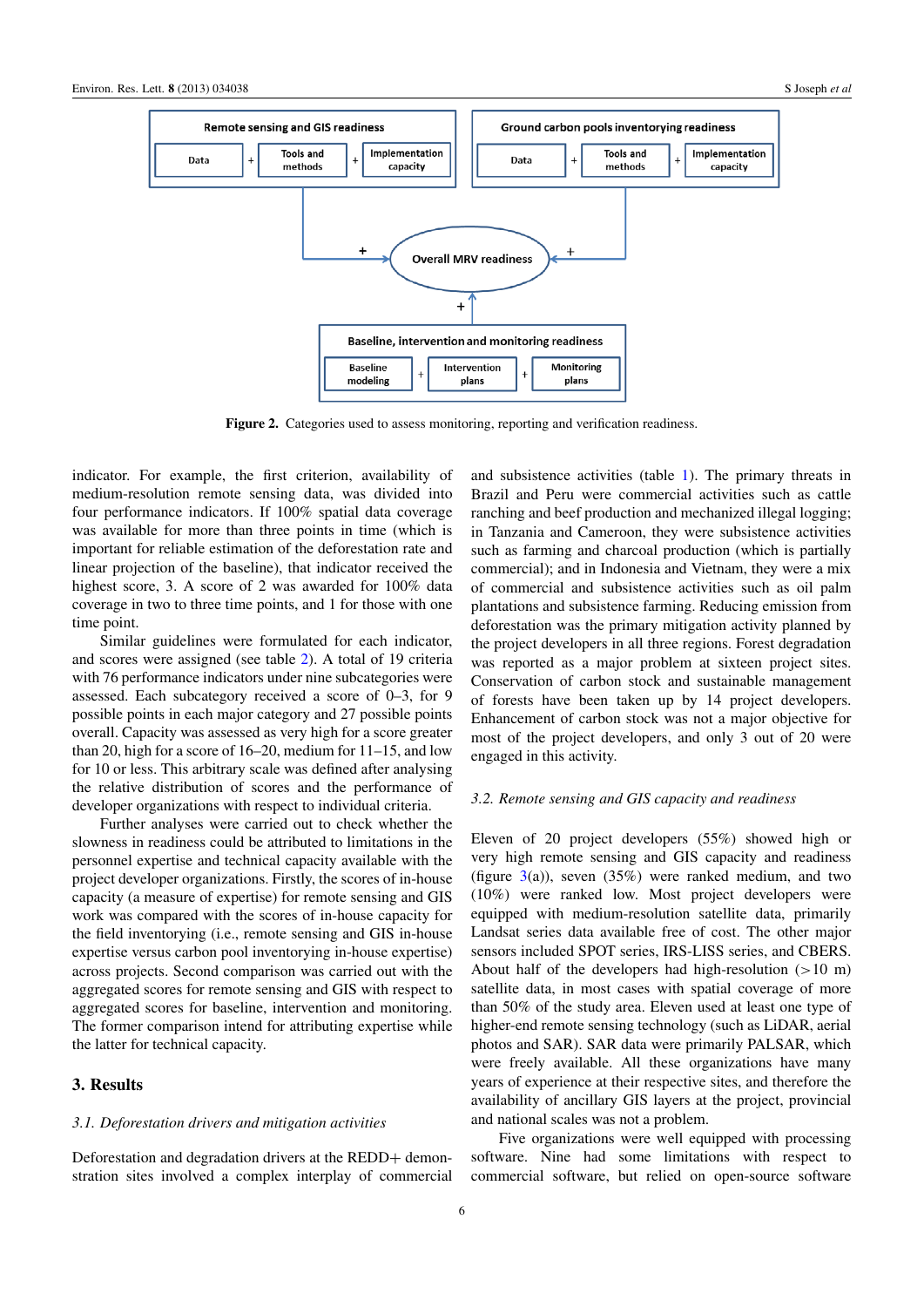<span id="page-7-0"></span>

| Environ. Res. Lett. 8 (2013) 034038 | i Joseph <i>et al</i> |
|-------------------------------------|-----------------------|
|                                     |                       |

Remote sensing and GIS capacity and

| GIS capacity and<br>readiness |                      | medium-resolution remote<br>sensing data with 100% spatial<br>coverage of project site at a<br>specific number of time points   | $2-3$ time points<br>1 time point<br>0 time points                                      | High<br>Medium<br>Low                     | $\overline{2}$<br>$\boldsymbol{0}$             |
|-------------------------------|----------------------|---------------------------------------------------------------------------------------------------------------------------------|-----------------------------------------------------------------------------------------|-------------------------------------------|------------------------------------------------|
|                               |                      | Availability of high-resolution<br>remote sensing data $(<10 \text{ m})$ in<br>at least one time point with<br>percentage cover | $> 50\%$<br>20–50%<br>${<}20\%$<br>None                                                 | Very high<br>High<br>Medium<br>Low        | 3<br>2<br>$\boldsymbol{0}$                     |
|                               |                      | Access to other higher-end<br>monitoring tools such as LiDAR,<br>aerial, hyperspectral and SAR                                  | 3 or more tools<br>2 tools<br>1 tool                                                    | Very high<br>High<br>Medium               | 3<br>2                                         |
|                               |                      | Availability of GIS data at<br>national, provincial and project<br>scales                                                       | None<br>All 3 scales<br>2 scales<br>1 scale<br>None                                     | Low<br>Very high<br>High<br>Medium<br>Low | $\boldsymbol{0}$<br>3<br>2<br>$\boldsymbol{0}$ |
|                               | Tools and<br>methods | Availability of remote sensing<br>and GIS processing software<br>(ERDAS, ENVI, ArcGIS,<br><b>IDRISI</b> and open source)        | 3 or more programs<br>2 programs<br>1 program<br>None                                   | Very high<br>High<br>Medium<br>Low        | 3<br>2<br>0                                    |
|                               |                      | Use of higher-end techniques for<br>classification and change<br>analysis                                                       | Multivariate iterative algorithms,<br>decision tree and other<br>higher-end techniques. | Very high                                 | 3                                              |

Category Subcategory Criterion Performance indicator

medium-resolution remote

Internal capacity for remote sensing and GIS work

Data Availability of

such as R and QGIS for spatial analysis. Fourteen organizations used decision tree or multivariate iterative algorithms for image classification and change analysis. Eleven organizations showed very good in-house expertise with the main project implementation office, five partially outsourced their work, and the rest carried out the work at headquarters with inputs from the regional project office.

Implementation capacity

Remote sensing and GIS capacity and readiness varied by region (figure  $4(a)$  $4(a)$ ). Six out of seven projects in Brazil and Peru showed high or very high capacity and readiness, and one was in the medium category. The projects in Tanzania and Cameroon showed more variability: two of seven (29%) were rated very high, and the remaining five (71%) were rated medium to low. None of the projects in Indonesia and Vietnam showed very high capacity and readiness in this category; three were rated high, two medium, and one low. With respect to high-resolution satellite data and other higher-end monitoring tools such as LiDAR, aerial photos and SAR, all three regions experienced limitations; these limitations were severe in Tanzania and Cameroon. African project capacity

was further weakened by insufficient expertise and lack of software and processing infrastructure. In contrast, Indonesia experienced rapid progress in the acquisition of LiDAR in recent years together with improvement in data processing algorithms and facilities.

Visual Medium 1 None/yet to start Low Low 0

# *3.3. Carbon pools inventorying capacity and readiness*

Supervised/unsupervised

post-classification change

In-house expertise within the main project implementation

In-house expertise at headquarters with assistance from the field office

techniques and

detection

office

Eight (40%) project developers showed high or very high capacity and readiness, while seven (35%) showed low (figure  $3(b)$  $3(b)$ ) in this area. Eleven of the sites had site-specific allometric equations, while only five had specific carbon fraction coefficients. The rest of the sites followed global default values available from the IPCC's AFOLU guidelines. The other emission factor databases such as wood density, biomass expansion factor and root–shoot ratio were also limitedly available for most of the sites. Only two project developers had plans for monitoring all five carbon pools; eight focused on three carbon pools; five measured only above-ground biomass, and the rest had not started carbon

Indicator

>3 time points Very high 3

value Score

High 2

Very high 3

High 2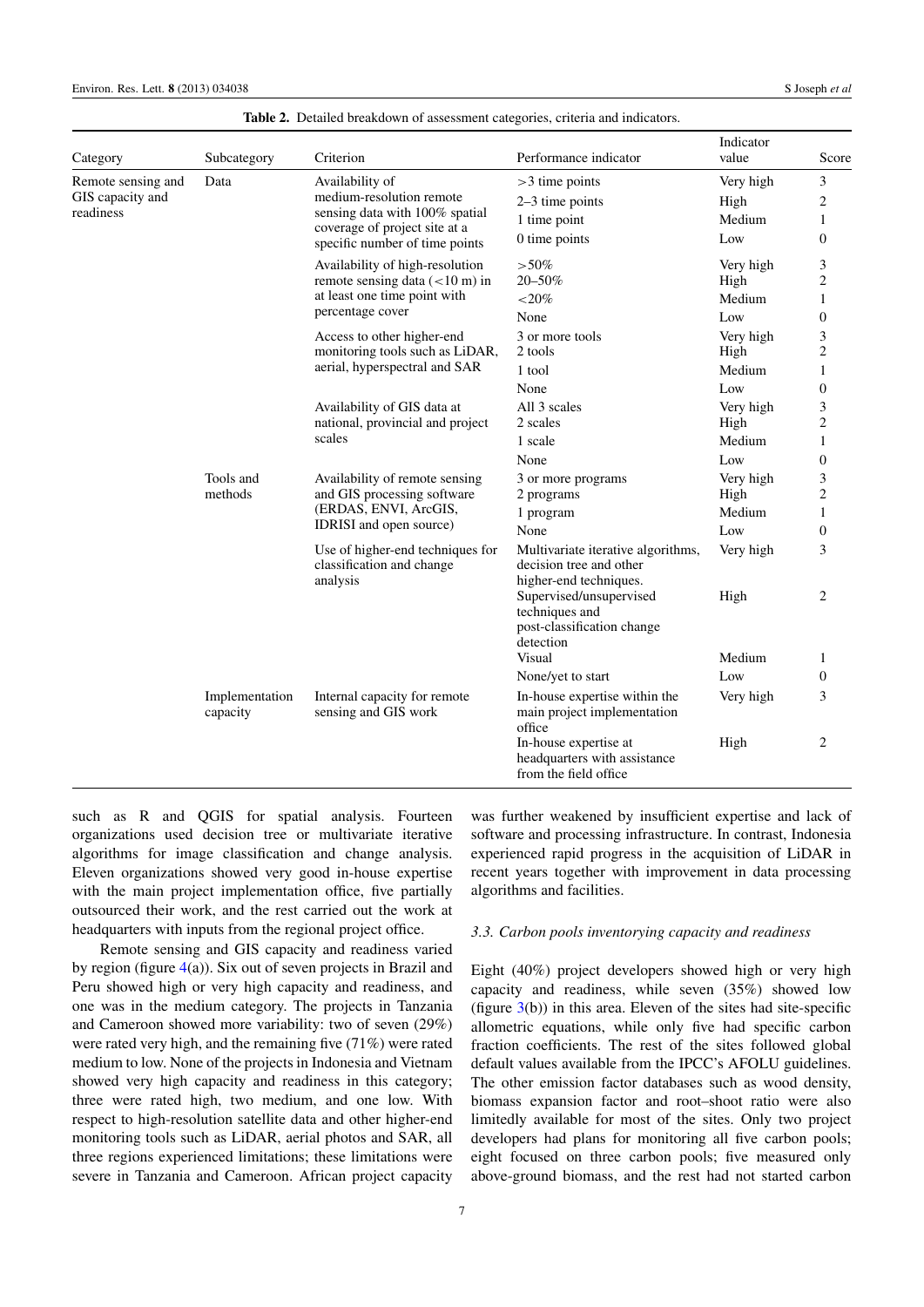Table 2. (Continued.)

| Category                                           | Subcategory                | Criterion                                                         | Performance indicator                                                                   | Indicator<br>value | Score            |
|----------------------------------------------------|----------------------------|-------------------------------------------------------------------|-----------------------------------------------------------------------------------------|--------------------|------------------|
|                                                    |                            |                                                                   | Partial outsourcing                                                                     | Medium             | $\mathbf{1}$     |
|                                                    |                            |                                                                   | Complete outsourcing                                                                    | Low                | $\mathbf{0}$     |
| Ground carbon pool<br>inventorying<br>capacity and | Data                       | Availability of allometric<br>equations                           | Site specific for most of the land<br>cover types in the project area                   | Very high          | 3                |
| readiness                                          |                            |                                                                   | Site specific for certain land<br>cover types, global default<br>equations for the rest | High               | 2                |
|                                                    |                            |                                                                   | Only global default equations<br>from literature                                        | Medium             | 1                |
|                                                    |                            |                                                                   | None                                                                                    | Low                | $\boldsymbol{0}$ |
|                                                    |                            | Availability of carbon fraction<br>coefficients                   | Site specific for most of the land<br>cover types in the project area                   | Very high          | 3                |
|                                                    |                            |                                                                   | Site specific for certain land<br>cover types, global default<br>equations for the rest | High               | $\overline{2}$   |
|                                                    |                            |                                                                   | Only global default equations<br>from literature                                        | Medium             | 1                |
|                                                    |                            |                                                                   | None                                                                                    | Low                | $\mathbf{0}$     |
|                                                    |                            | Availability of other emission<br>factor databases such as        | Site specific for most of the land<br>cover types in the project area                   | Very high          | 3                |
|                                                    |                            | root-shoot ratio, biomass<br>expansion factor and wood<br>density | Site specific for certain land<br>cover types, global default<br>values for the rest    | High               | $\overline{c}$   |
|                                                    |                            |                                                                   | Only global default values from<br>literature                                           | Medium             | 1                |
|                                                    |                            |                                                                   | None                                                                                    | Low                | $\boldsymbol{0}$ |
|                                                    | Tools and<br>methods       | Monitoring of all five carbon<br>pools (above-ground,             | All carbon pools                                                                        | Very high          | 3                |
|                                                    |                            | below-ground, deadwood, litter                                    | At least 3 carbon pools                                                                 | High               | $\overline{2}$   |
|                                                    |                            | and soil organic carbon)                                          | At least above-ground biomass                                                           | Medium             | $\mathbf{1}$     |
|                                                    |                            |                                                                   | No plans/yet to start                                                                   | Low                | $\boldsymbol{0}$ |
|                                                    |                            | Sampling scheme and methods                                       | Well defined with configurations<br>of permanent and temporary<br>sampling units        | Very high          | 3                |
|                                                    |                            |                                                                   | Well defined with only<br>permanent sampling unit                                       | High               | 2                |
|                                                    |                            |                                                                   | Loosely defined temporary<br>sampling unit                                              | Medium             | 1                |
|                                                    |                            |                                                                   | No sampling scheme/yet to start                                                         | Low                | $\mathbf{0}$     |
|                                                    | Implementation<br>capacity | Internal capacity for field<br>inventorying                       | In-house expertise within the<br>main project implementation<br>office                  | Very high          | 3                |
|                                                    |                            |                                                                   | In-house expertise at<br>headquarters with assistance<br>from the field office          | High               | $\overline{2}$   |

pool measurements. The AFOLU recommendation to use a mix of permanent and temporary sampling units for monitoring additionality was not followed by any project developers. Eleven focused only on permanent sampling units, while six had a vague sampling plan that was just enough to develop a rough estimate of biomass. However, in terms of in-house expertise, 90% of the project developers showed high or very high capacity to take up the inventorying program with the main project implementation office.

Region-wise, three projects in Indonesia and Vietnam showed high or very high capacity and readiness, and the remaining three showed low capacity (figure [4\(](#page-11-0)b)). The projects in Brazil and Peru were more or less evenly

distributed among classification categories, while the projects in Tanzania and Cameroon were predominantly in the medium category. Distribution of allometric equations was similar in all regions: at least 50% of the project areas had site-specific allometric equations. However, the availability of other emission factor coefficients such as carbon fraction and wood density was higher in Latin America, followed by Southeast Asia and Africa. The number of carbon pools monitored by Tanzania project developers was higher than in the other two regions. This is probably due to the fact that many project sites are less carbon rich, as they are located in dry forest areas, and thus more pools must be counted to make the project economically viable. Projects in Indonesia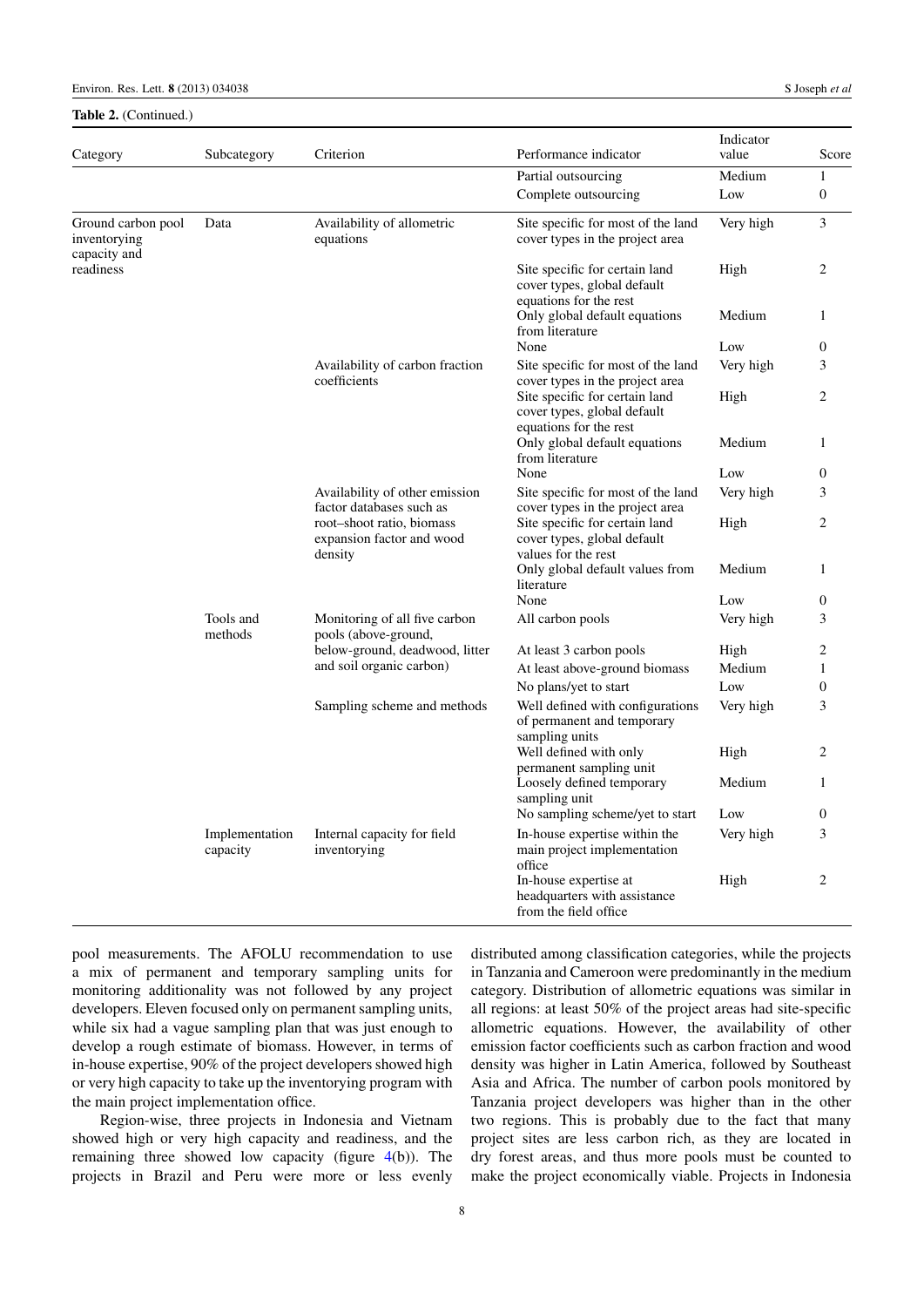Environ. Res. Lett. 8 (2013) 034038 S Joseph *et al*

Table 2. (Continued.)

|                                     | Subcategory                                  | Criterion                                                   | Performance indicator                                                  | Indicator<br>value | Score          |
|-------------------------------------|----------------------------------------------|-------------------------------------------------------------|------------------------------------------------------------------------|--------------------|----------------|
| Category<br>monitoring<br>readiness |                                              |                                                             | Partial outsourcing                                                    | Medium             | 1              |
|                                     |                                              |                                                             | Complete outsourcing                                                   | Low                | $\overline{0}$ |
| Baseline,<br>intervention and       | <b>Baseline</b><br>modelling                 | Methods used for baseline<br>estimate                       | GIS-based modelling with<br>covariates of deforestation<br>agents      | Very high          | 3              |
|                                     |                                              |                                                             | Simple historic average and/or<br>linear projection                    | High               | 2              |
|                                     |                                              |                                                             | Assumption based on expert<br>knowledge                                | Medium             | 1              |
|                                     |                                              |                                                             | No specific plans/yet to start                                         | Low                | $\Omega$       |
|                                     | Deforestation<br>drivers and<br>intervention | Understanding of the proximate<br>drivers of deforestation  | Very high degree of<br>understanding established over<br>several years | Very high          | 3              |
|                                     | plans                                        |                                                             | Good degree of understanding                                           | High               | $\overline{2}$ |
|                                     |                                              |                                                             | Limited experience with the site                                       | Medium             | 1              |
|                                     |                                              |                                                             | No experience with the site                                            | Low                | $\Omega$       |
|                                     |                                              | REDD+ intervention plans for<br>proximate drivers           | Well-defined one-to-one<br>intervention plans                          | Very high          | 3              |
|                                     |                                              |                                                             | Reasonably defined intervention<br>plans                               | High               | $\overline{c}$ |
|                                     |                                              |                                                             | Loosely defined intervention<br>plans                                  | Medium             | 1              |
|                                     |                                              |                                                             | No definite plans                                                      | Low                | $\theta$       |
|                                     |                                              | Understanding of the underlying<br>drivers of deforestation | Very high degree of<br>understanding established over<br>several years | Very high          | 3              |
|                                     |                                              |                                                             | Good degree of understanding                                           | High               | 2              |
|                                     |                                              |                                                             | Limited experience with the site                                       | Medium             | 1              |
|                                     |                                              |                                                             | No experience with the site                                            | Low                | $\theta$       |
|                                     |                                              | $REDD+$ intervention plans for<br>underlying drivers        | Well-defined one-to-one<br>intervention plans                          | Very high          | 3              |
|                                     |                                              |                                                             | Reasonably defined intervention<br>plans                               | High               | 2              |
|                                     |                                              |                                                             | Loosely defined intervention<br>plans                                  | Medium             | 1              |
|                                     |                                              |                                                             | No definite plans                                                      | Low                | $\Omega$       |
|                                     | Monitoring<br>plans                          | Long-term monitoring plans to<br>evaluate the               | Well-defined monitoring plans                                          | Very high          | 3              |
|                                     |                                              | REDD+ interventions                                         | Reasonably defined monitoring<br>plans                                 | High               | 2              |
|                                     |                                              |                                                             | Loosely defined monitoring<br>plans                                    | Medium             | 1              |
|                                     |                                              |                                                             | No definite plans                                                      | Low                | $\overline{0}$ |

for which the assessment is already in the advanced stages included soil organic carbon, since peat land carbon is a major contributor to the total carbon dynamics of the area. In contrast, project developers in Brazil and Peru mostly focused on above-ground biomass alone, as this itself contributes a large share of the carbon pool and can generate adequate credits.

#### *3.4. Baseline, intervention and monitoring readiness*

None of the projects showed very high readiness for baseline modelling, intervention plans and monitoring. Nine projects (45%) showed high, five (25%) medium, and six (30%) low readiness (figure  $3(c)$  $3(c)$ ). Seven project developers used historical averages and linear projection to develop baseline estimates, while six used GIS-based modelling incorporating deforestation agents. One relied on expert knowledge for estimating a baseline.

All project developers had very good understanding of the proximate drivers of deforestation at the site, since they had worked in the same area for multiple years. However, their intervention strategies varied. Only three organizations had a well-defined strategy to slow and halt deforestation agents. About half of the organizations defined their strategy reasonably well, while two organizations defined their strategy loosely, and five did not have specific strategies or activities at the time of the survey. Project developers seemed to have a reasonable understanding of underlying drivers of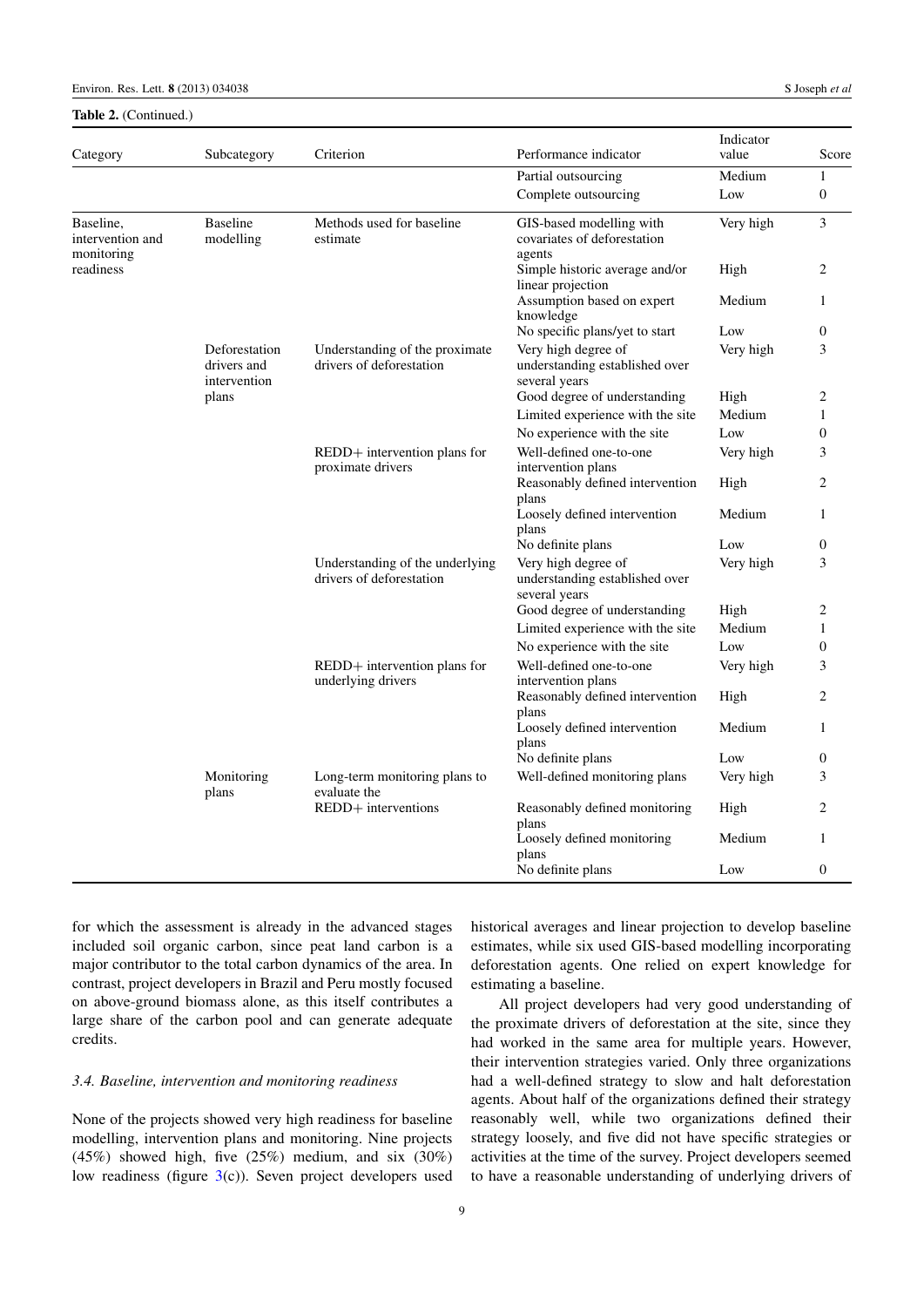<span id="page-10-0"></span>

Figure 3. The MRV capacity and readiness of project developers at a sample of REDD+ projects in Brazil, Peru, Cameroon, Tanzania, Indonesia and Vietnam. (a) Remote sensing and GIS; (b) ground carbon pool inventorying; (c) baseline, intervention and monitoring; and (d) overall MRV readiness. The total number of projects in the sample is 20, and the values in the diagram represent number of project developers with percentage in parentheses.

deforestation, but they expressed limitations in their ability to address these drivers, since many originate outside the project boundary. In such cases, project developers outlined their plans to work with local or regional government bodies to develop intervention plans.

With respect to monitoring, only 20% of the project developers had reasonable monitoring plans, while the rest had loosely defined monitoring plans or no plan at all. This was probably due to the fact that the projects are still in the planning or verification stage and are not yet at the stage of establishing a fully functioning MRV system.

Although no project in any region was classified as having very high readiness, the projects in Brazil and Peru tended to have better in this category than the other four countries (figure [4\(](#page-11-0)c)). The lowest readiness was observed among Southeast Asian projects, while most African projects ranked either high or low with a negligible percentage in the medium category. A higher-end future deforestation modelling capacity (five out of seven) was clearly visible among Latin American projects for developing baseline modelling; whereas the modelling capacity was largely limited in the other regions (none in Africa, and one out of six in Southeast Asia). Progress with intervention plans was greater in Brazil and Peru, followed by Tanzania and Cameroon and then Indonesia and Vietnam. This implies that Africa project developers have good understanding of the ground conditions and can make well-defined intervention

plans although they have limited technical capacity. With respect to monitoring plans, projects in Brazil and Peru did not show a clear difference although these countries were in the forefront for many of the other activities.

#### *3.5. Overall MRV capacity and readiness*

In an aggregation of the three main categories, only two projects (10%) had very high capacity and readiness (figure  $3(d)$  $3(d)$ ). Nine (45%) had high, six (30%) medium, and three (15%) low capacity. Considered by region, six out of seven Latin American projects showed high or very high capacity; no project in Africa or Southeast Asia had very high capacity (figure [4\(](#page-11-0)d)). Two out of seven African projects had low capacity; three out of six Southeast Asian projects had medium capacity. In general, the projects in Brazil and Peru showed the highest capacity and readiness. Those in Cameroon, Tanzania, Indonesia, and Vietnam showed capacity that is on average lower than the two Latin American countries.

The comparative analysis of in-house capacities for remote sensing, GIS and field inventorying, and technical capacities for baseline, intervention and monitoring across projects indicate that expertise and technical limitations were not the primary reasons for the slow progress towards readiness. In-house capacities to carry out both remote sensing and GIS works, and carbon pools inventorying ranked high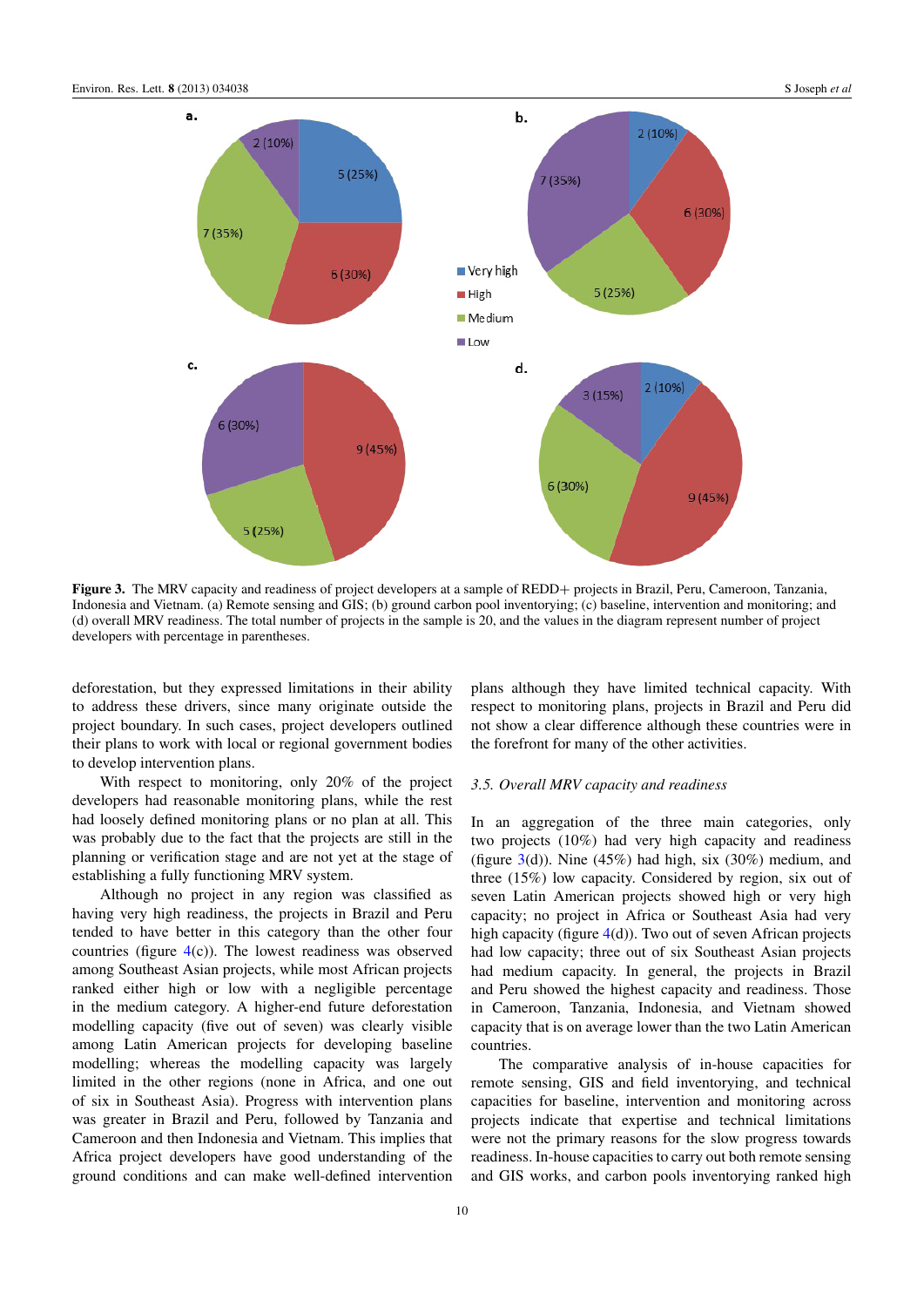<span id="page-11-0"></span>

Figure 4. Region-wise capacity and readiness of project developers at a sample of REDD+ projects in Brazil, Peru, Cameroon, Tanzania, Indonesia and Vietnam. (a) Remote sensing and GIS; (b) ground carbon pool inventorying; (c) baseline, intervention and monitoring; and (d) overall MRV readiness. (The values within the column represent number of projects.)

or very high in 14 of the 20 projects (70%) (table [3\)](#page-11-1). Four projects (20%) (two each in Africa and Southeast Asia) had very high field inventorying expertise but partially outsourced their remote sensing and GIS work. One project had high remote sensing and GIS capacity but low carbon pool inventorying capacity, and one was ranked medium for both categories. With respect to technical capacities for baseline, intervention and monitoring readiness, five projects showed very high remote sensing and GIS capacity while none showed very high baseline, intervention and monitoring readiness, suggesting that slow progress in the latter category was not solely due to limitations in the former category (table [4\)](#page-12-0).

#### 4. Discussion and recommendations

Performance indicators need to be identified at each phase of REDD+ implementation to measure its success (Wertz-Kanounnikoff and McNeill [2012\)](#page-15-8). The present study, which addresses the accounting framework of REDD+ projects in the readiness phase, developed 19 performance criteria and 76 indicators to measure MRV capacity and readiness. The study found that many projects are still working towards various categories of MRV capacity and need additional momentum to move forward to the next phases. The critical issues in the accounting framework could be sorted into the following categories.

<span id="page-11-1"></span>Table 3. Comparison of in-house project personnel expertise to carry out remote sensing, GIS and carbon pool inventorying works at a sample of REDD+ projects in Brazil, Peru, Cameroon, Tanzania, Indonesia and Vietnam. The upper left columns indicate high degree of expertise (70%) within the organizations.

|                                    |                |                     |   | Carbon pool inventorying<br>in-house expertise |    |
|------------------------------------|----------------|---------------------|---|------------------------------------------------|----|
|                                    |                | Very<br>high        |   | High Medium Low Sum                            |    |
| Remote sensing and<br>GIS in-house | Very<br>high   | 6                   | 5 | $\theta$                                       | 11 |
| expertise                          | High<br>Medium | 2<br>$\overline{4}$ |   |                                                | 5  |
|                                    | Low            | 0                   | 0 |                                                |    |
|                                    | Sum            | 12                  | 6 |                                                |    |

*Data availability and methodological guidelines*—the REDD+ projects are located in the tropical belt where a number of prevalent atmospheric and ground conditions such as cloud cover, haze and uneven topography often disrupts a satellite sensor's capacity to image good quality ground data (Joseph *et al* [2013\)](#page-14-18). The access to time series remote sensing data was serious problem in most of the projects in our study. This data limitation problem have been reported widely; including the world's first verified REDD project, Noel Kempff Mercado Climate Action Project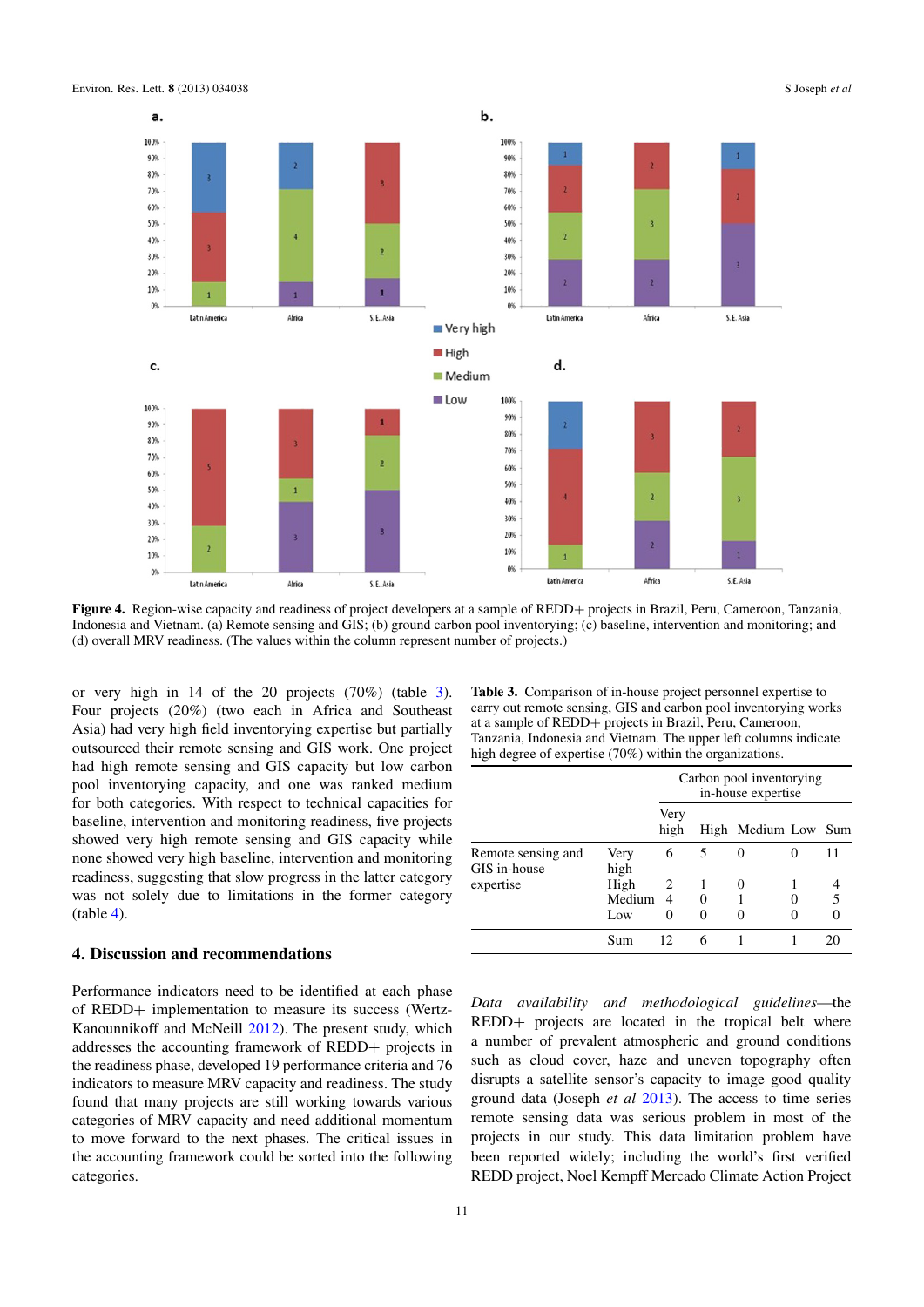<span id="page-12-0"></span>Table 4. Comparison of remote sensing and GIS capacity with baseline, intervention and monitoring readiness at a sample of REDD+ projects in Brazil, Peru, Cameroon, Tanzania, Indonesia and Vietnam.

|                           |              |              |      | Baseline, intervention and<br>monitoring readiness |   |     |
|---------------------------|--------------|--------------|------|----------------------------------------------------|---|-----|
|                           |              | Very<br>high | High | Medium Low                                         |   | Sum |
| Remote sensing<br>and GIS | Very<br>high | $\theta$     |      |                                                    |   |     |
| capacity                  | High         |              | 2    | 3                                                  |   | h   |
|                           | Medium       | - ()         | 2    | 2                                                  | 3 |     |
|                           | Low          | O            |      |                                                    |   | 2   |
|                           | Sum          |              |      |                                                    |   |     |

in Bolivia, where lack of time series data at the right scale was a major constraint in generating the accurate and precise estimates of deforestation and spatial modelling of baseline (Brown [2005\)](#page-14-19). Although operational monitoring of deforestation is reasonably possible with the coarse resolution remote sensing data as evident from INPE's PRODES program (INPE [2011\)](#page-14-20), establishing such a scheme using medium-resolution data still underway. Recent initiatives such as mapping of annual deforestation rate using Landsat data in the Congo basin (Potapov *et al* [2012\)](#page-15-9) and Sumatra Island (Margono *et al* [2012\)](#page-14-21) are notable in this context. More importantly, such system should make use of the pixel-based time series data compositing to remove the noises from cloud, haze and other atmospheric impurities. This involves the implementation of number of higher-end computation algorithms; for example: LEDAPS (Landsat Ecosystem Disturbance Adaptive Processing System) for atmospheric correction (Masek *et al* [2006\)](#page-15-10), Fmask (Function of mask) for cloud and cloud shadow masking (Zhu and Woodcock [2012\)](#page-15-11), and change break detection using BFAST (breaks for additive seasonal and trend) (Verbesselt *et al* [2010a,](#page-15-12) [2010b\)](#page-15-13). The spatial infrastructure and technical expertise are critical components in the implementation of such algorithms (Joseph *et al* [2013\)](#page-14-18).

Similarly ambiguity exists in methodological guidelines on how to set reference emission level in REDD+ projects (Angelsen and Verchot [2009,](#page-14-22) Dutschke [2013\)](#page-14-23). The common and easiest method is simple linear regression based on historical deforestation rate. Verified Carbon Standard also recommend the use logistical regression to overcome the problems of linear regression (Shoch *et al* [2011\)](#page-15-4). Other than these two, complex GIS-based predictive land cover models are also suggested for estimating the REL. Cortez *et al* [\(2010\)](#page-14-24) proposed a double set of RELs at the project level; an absolute REL and a proportional REL to the respective reference region; both could be independently validated. This is important for upscaling the REL to the subnational and national scales through a nested approach (Pedroni *et al* [2009\)](#page-15-14), ensuring no displacement in the emission, and also to avoid the potential double counting issues. The overall challenge is to make sure that the sum of all projects and subnational emission reductions does not exceed the total claimed at national scale (Dutschke [2013\)](#page-14-23).

*Monitoring cost and choices*—the earlier studies that focused at the national scale observed critical gaps forest monitoring capacities (Romijn *et al* [2012\)](#page-15-5), largely attributed to the lack of technical capacity and expertise. The results of this study, which was focused at the project rather than national scale, indicate that technical and expertise limitations are not the sole reasons for the slow progress towards readiness. Of the 20 projects, 18 had high or very high in-house expertise for carbon pool inventorying, but only 15 reached these levels for remote sensing and GIS (table [3\)](#page-11-1). The difference is interesting, although not large, because at the country scale these values are commonly reversed (Herold [2009,](#page-14-8) Romijn *et al* [2012\)](#page-15-5). This implies that projects are better at producing local measurements of carbon stocks but rely more on external technological expertise for remote sensing and GIS.

A national nesting protocol may be needed to address the monitoring choices (Cortez *et al* [2010\)](#page-14-24). Monitoring choices should be decided based on a cost-benefit analysis which is dependent on the size of the project and the emission reductions and removals expected. Böttcher et al [\(2009\)](#page-14-14) compile the monitoring cost of different techniques which ranges from \$0.5 to \$550 km<sup>-2</sup> depending on the required precision of carbon stock and area change detection. The cost of medium-resolution satellite data ranges from \$0.001 to \$0.5 km−<sup>2</sup> (except for Landsat and CBERS) while high-resolution data are in the range of  $$2-30$  km<sup>-2</sup> (GOFC-GOLD [2012\)](#page-14-7). Böttcher et al [\(2009\)](#page-14-14) also argue that single country or project solutions will face relatively higher monitoring costs and recommend an international cooperation to overcome initialization costs and unequal access to monitoring technologies. Hardcastle and Baird [\(2008\)](#page-14-25) studied the monitoring cost in 25 tropical countries and recommended the establishment of shared regional capacity, as most non-data costs are largely independent of the geographical extent of the monitored area. Other advantages of such shared system would include standardization of methodologies for carbon accounting and reporting, facilitating a regional rather than national integration with carbon markets, and perhaps reducing transaction costs (Hardcastle and Baird [2008\)](#page-14-25).

*International policy dialogues*—perhaps the single most prominent factor determining the progress of the projects is the pace of the international REDD+ negotiation progressing at the UNFCCC. Although REDD+ started with ambitious plans and a fast pace in 2007, the momentum has slowed noticeably after the Copenhagen Summit. The economic downturn in 2008 led many countries to withdraw from their original ambitious funding plans (Angelsen and McNeill [2012\)](#page-14-26). The announcement of a Green Climate Fund in Durban stimulated enthusiasm, but the time frame put forth for operationalizing market mechanisms (by 2020) was not promising. This created a vacuum and an unclear path of development in the forest carbon market. The projected growth of the forest carbon market has shown a considerable decrease in the last three years (Peters-Stanley and Hamilton [2012\)](#page-15-15). In addition, market fluctuations and the price collapse of clean development mechanism (CDM) credits—another UNFCCC initiative for emission reduction—made investors doubtful about the voluntary carbon market. Perhaps, these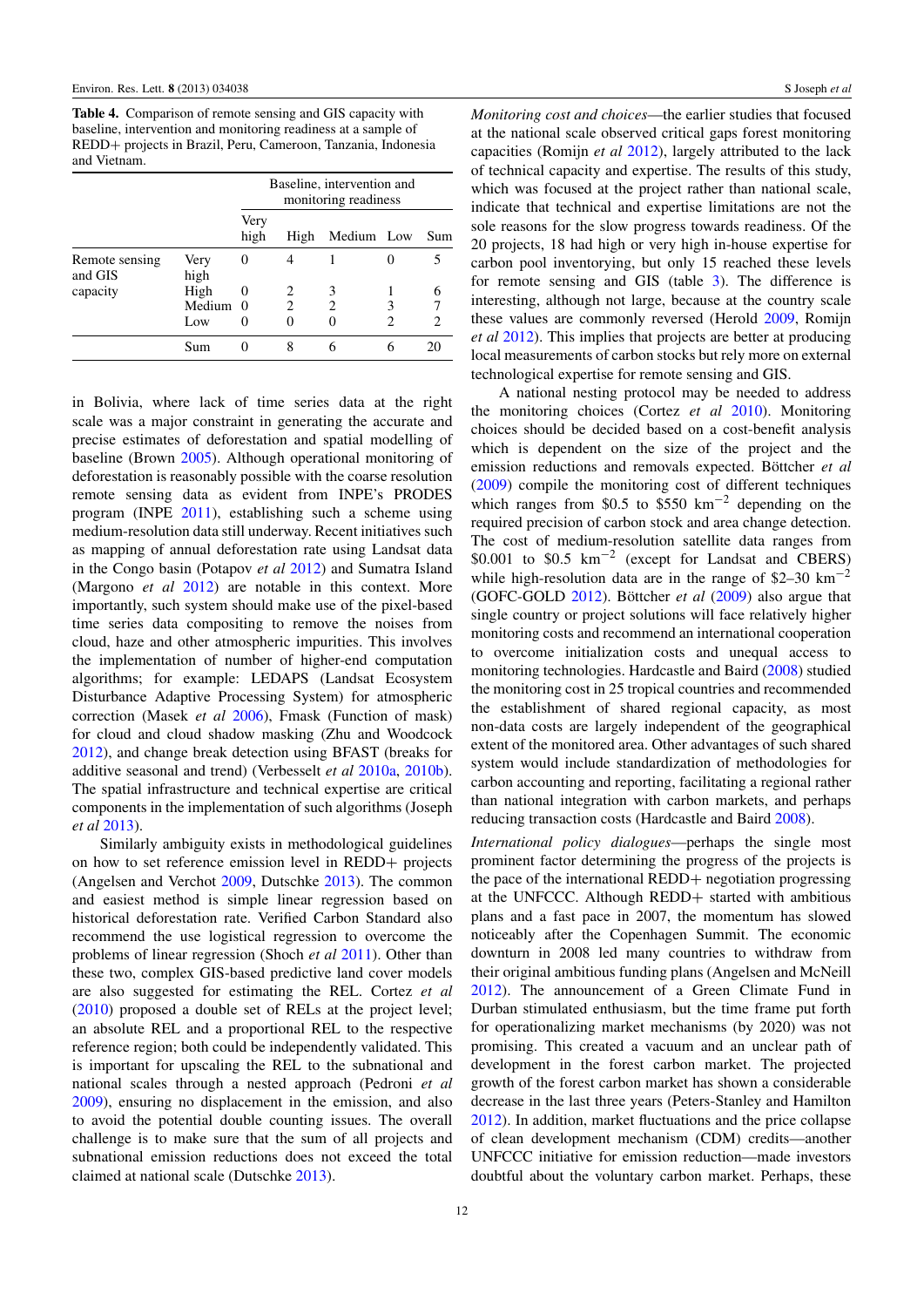uncertainties together with the deficiency in the human and technical expertise might have resulted a general slowness in the prospects of MRV development in the REDD+ projects. Although this was the case in private and multilateral funding, bilateral investment has increased in recent years, especially from the development assistance fund (Wertz-Kanounnikoff and McNeill [2012,](#page-15-8) Streck [2012\)](#page-15-16).

#### *Recommendations*

Further research and investment are needed to enable REDD+ to move forward to the operational ('results-based action') phase. Although the sample is too small to allow definitive conclusions, some tentative recommendations can be made.

- *Improve remote sensing data access*. Landsat series data are the primary source of information for the project developers. However, the availability of time series data was a limitation for many of the project sites (especially African sites). This limitation is more severe for high-resolution satellite data and other high-end monitoring tools like LiDAR and aerial photos. Possible ways to address this would be the establishment of an Earth Observation Data Directory for REDD+ projects by international donors, and other key stakeholder organizations.
- *Develop emission factor data*. Although allometric equations are well developed in the Amazon, there is little understanding of the carbon content of living biomass in these areas. Data on wood density, the biomass expansion factor and the root–shoot ratio were also limited at the Amazon project sites. Indonesia is a unique case in which peatland carbon plays an important role in the total carbon dynamics (Hergoualc'h and Verchot [2011\)](#page-14-27). Data deficiency, unless addressed with a substantial investment, will make it difficult for Indonesia to progress to the operational phase of REDD+ (Verchot *et al* [2012\)](#page-15-17). This data deficiency problem is particularly severe in the initial stages of REDD+ implementation. Once allometric equations are developed for each bioclimatic region and have precise biomass values for each stratum, this problem would be less important for future REDD+ projects.
- *Account all relevant carbon pools*. The dry forest project sites in Tanzania are less carbon rich compared to tropical wet forest sites and need to combine all significant carbon pools to make the project attractive for investors. Methodologically, projects focusing on avoided deforestation might not attract large investment because rates of deforestation is low in these landscapes. In such situations, mitigation activity focused reducing emissions and increasing removals might be more suitable (Skutsch *et al* [2009,](#page-15-18) Skutsch and Ba [2010\)](#page-15-19). The forest enhancement activities could also generate additional job opportunities and income for local communities and ensure more active participation in the participatory MRV process. It is also important to combine bilateral, multilateral and other international funds in addition to the carbon market to make projects economically viable.
- *Advance method development*. Although degradation was reported as an issue at 16 of the sites, its monitoring received less attention, largely attributed to methodological and technical limitations. The spatial and temporal scale of various data products and their integration was another challenging task in larger projects.
- *Collaborate to build capacity*. The software and data processing capacity of project developers varies considerably. The level of technical expertise is a source of concern in many projects. Capacity development through collaboration should be encouraged within regions and complemented by south–south cooperation technical exchange. Also, it is important to organize more capacity building training for development of expertise in data processing.
- *Coordinate efforts to slow, halt and reverse deforestation at the jurisdictional scale*. Focusing on REDD+ crediting within project boundaries alone may shift deforestation activities to neighbouring areas outside the project, making net change negligible. Project developers said some of the underlying drivers originate from outside their project boundaries and are therefore under the purview of local, provincial or national governments. Therefore, the next step in the investment process should focus on nesting REDD+ projects and other efforts to slow and halt deforestation within broader efforts to stop deforestation and degradation at higher jurisdictional scales.
- *Ensure continued funding*. Many project developers expressed concern about continued availability of funding after the present project period. Assured project funding, or the establishment of a fund to support the efforts of REDD+ projects might be necessary.

# 5. Conclusion

This study found that capacity and readiness tended to be highest in the projects in Brazil and Peru and somewhat lower in Cameroon, Tanzania, Indonesia and Vietnam. Capacity and readiness also varied with respect to different MRV categories. Remote sensing and GIS capacity was highest in Brazilian and Peruvian projects. With respect to carbon pool inventorying, the projects in Brazil and Peru focused mostly on above-ground biomass; Tanzania combined as many carbon pools as possible; and Indonesia focused primarily on above-ground, below-ground and peat carbon. On baseline modelling, intervention and monitoring, none of the projects showed very high capacity. Although the overall MRV capacity and readiness of half the projects is high, there are capacity deficiencies in other projects. This could be attributed not only to technical and expertise limitations but also to the general slowness of REDD+ progress in international negotiations and the unclear path of development of the forest carbon market. Substantial investment is required to make REDD+ operational at the project scale, and more challenges are likely for monitoring, reporting and verification at larger scales including jurisdictional counting.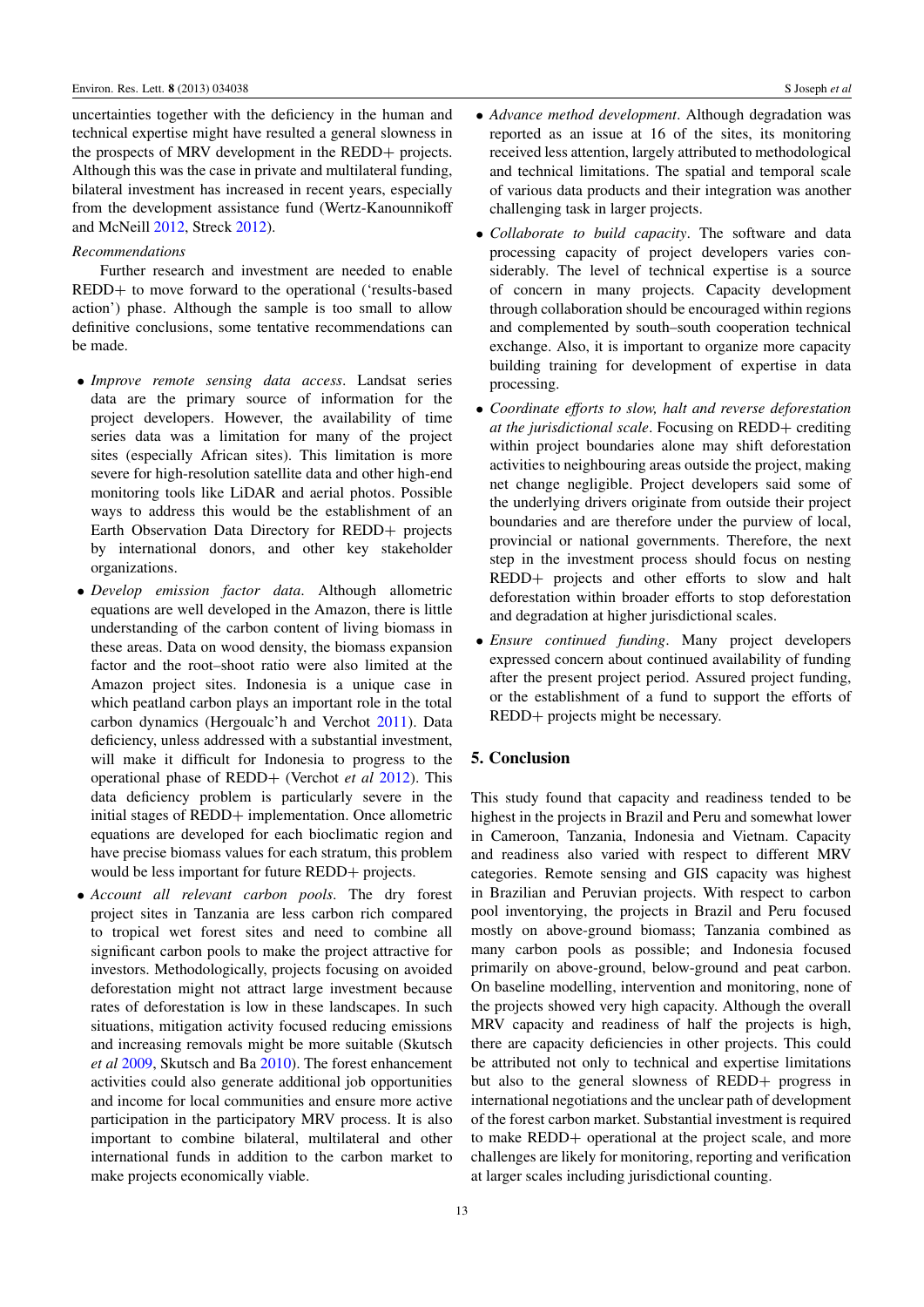#### Acknowledgments

This study is part of a larger initiative, the Global Comparative Study on REDD+, undertaken by the Center for International Forestry Research with funding support from NORAD (Grant Agreement no. QZA-10/0468) and AusAID (Grant Agreement no. 46167). The authors would like to thank the national coordinators of this study, Abdon Awono, Amy Duchelle, Daju Pradnja Resosudarmo, Demetrius Kweka, and Thu Ba Huynh, and other field researchers who helped with the survey and fieldwork. The study also drew on insights developed during three regional workshops, and the contribution of each participant is duly acknowledged. The authors also wish to thank Manuel Estrada, who played an indispensable role in organizing the workshops. Comments by two anonymous reviewers and the editorial board member have substantially enhanced the quality of the paper.

# References

- <span id="page-14-0"></span>Angelsen A, Brockhaus M, Sunderlin W D and Verchot L V 2012 *Analysing REDD*+*: Challenges and Choices* (Bogor: Center for International Forestry Research)
- <span id="page-14-26"></span>Angelsen A and McNeill D 2012 The evolution of REDD+ *Analysing REDD*+*: Challenges and Choices* ed A Angelsen, M Brockhaus, W D Sunderlin and L V Verchot (Bogor: Center for International Forestry Research) pp 31–48
- <span id="page-14-22"></span>Angelsen A and Verchot L V 2009 Monitoring and establishing reference levels *Realising REDD*+*: National Strategies and Policy Options* ed A Angelsen (Bogor: Center for International Forestry Research) pp 90–1
- <span id="page-14-14"></span>Böttcher H, Eisbrenner K, Fritz S, Kindermann G, Kraxner F, McCallum I and Obersteiner M 2009 An assessment of monitoring requirements and costs of 'reduced emissions from deforestation and degradation' *Carbon Balance Manag.* [4](http://dx.doi.org/10.1186/1750-0680-4-7) [7](http://dx.doi.org/10.1186/1750-0680-4-7)
- <span id="page-14-19"></span>Brown S 2005 *Spatial Modeling of the Averted Deforestation Baseline for the Noel Kempff Mercado Climate Action Project Bolivia* (Arlington, VA: Winrock International)
- <span id="page-14-2"></span>Cerbu G A, Swallow B M and Thompson D Y 2011 Locating REDD: a global survey and analysis of REDD readiness and demonstration activities *Environ. Sci. Policy* [14](http://dx.doi.org/10.1016/j.envsci.2010.09.007) [168–80](http://dx.doi.org/10.1016/j.envsci.2010.09.007)
- <span id="page-14-24"></span>Cortez R, Saines R, Griscom B, Martin M, De Deo D, Fishbein G, Kerkering J and Marsh D 2010 *A Nested Approach to REDD*+*: Structuring Effective and Transparent Incentive Mechanisms for REDD*+ *Implementation at Multiple Scales* (Arlington, VA: The Nature Conservancy)
- <span id="page-14-13"></span>De Sy V, Herold M, Achard F, Asner G P, Held A, Kellndorfer J and Verbesselt J 2012 Synergies of multiple remote sensing data sources for REDD+ monitoring *Curr. Opin. Environ. Sustain.* [4](http://dx.doi.org/10.1016/j.cosust.2012.09.013) [696–706](http://dx.doi.org/10.1016/j.cosust.2012.09.013)
- <span id="page-14-23"></span>Dutschke M 2013 *Key Issues in REDD*+ *Verification* (Bogor: Center for International Forestry Research)
- <span id="page-14-17"></span>Estrada M and Joseph S 2012 Baselines and monitoring in local REDD+ projects *Analysing REDD*+*: Challenges and Choices* ed A Angelsen, M Brockhaus, W D Sunderlin and L V Verchot (Bogor: Center for International Forestry Research) pp 247–60
- <span id="page-14-15"></span>Fry B P 2011 Community forest monitoring in REDD+: the 'M' in MRV? *Environ. Sci. Policy* [14](http://dx.doi.org/10.1016/j.envsci.2010.12.004) [181–7](http://dx.doi.org/10.1016/j.envsci.2010.12.004)
- <span id="page-14-10"></span>Gibbs H K, Brown S, Niles John O and Foley Jonathan A 2007 Monitoring and estimating tropical forest carbon stocks: making REDD a reality *Environ. Res. Lett.* [2](http://dx.doi.org/10.1088/1748-9326/2/4/045023) [045023](http://dx.doi.org/10.1088/1748-9326/2/4/045023)
- <span id="page-14-12"></span>Goetz S and Dubayah R 2011 Advances in remote sensing technology and implications for measuring and monitoring forest carbon stocks and change *Carbon Manag.* [2](http://dx.doi.org/10.4155/cmt.11.18) [231–44](http://dx.doi.org/10.4155/cmt.11.18)
- <span id="page-14-7"></span>GOFC-GOLD 2012 A sourcebook of methods and procedures for monitoring and reporting anthropogenic greenhouse gas emissions and removals caused by deforestation, gains and losses of carbon stocks in forests remaining forests, and forestation *GOFC-GOLD Report Version* COP18-1 (Wageningen: GOFC-GOLD Land Cover Project Office, Wageningen University) [\(www.gofcgold.wur.nl/redd/](http://www.gofcgold.wur.nl/redd/sourcebook/GOFC-GOLD_Sourcebook.pdf) [sourcebook/GOFC-GOLD](http://www.gofcgold.wur.nl/redd/sourcebook/GOFC-GOLD_Sourcebook.pdf) [Sourcebook.pdf,](http://www.gofcgold.wur.nl/redd/sourcebook/GOFC-GOLD_Sourcebook.pdf) last accessed 21 December 2012)
- <span id="page-14-25"></span>Hardcastle P D and Baird D 2008 Capability and cost assessment of the major forest nations to measure and monitor their forest carbon *Report Prepared for the Office of Climate Change* (Penicuik: LTS International Ltd)
- <span id="page-14-27"></span>Hergoualc'h K and Verchot L V 2011 Stocks and fluxes of carbon associated with land use change in Southeast Asian tropical peatlands: a review *Glob. Biogeochem. Cycles* [25](http://dx.doi.org/10.1029/2009GB003718) [GB2001](http://dx.doi.org/10.1029/2009GB003718)
- <span id="page-14-8"></span>Herold M 2009 An assessment of national forest monitoring capabilities in tropical non-Annex I countries: recommendations for capacity building *Report for the Prince's Rainforests Project and the Government of Norway* (Jena: Friedrich–Schiller-Universität Jena and Global Observation of Forest and Land Cover Dynamics Land Cover Project Office)
- <span id="page-14-4"></span>Herold M and Skutsch M 2011 Monitoring, reporting and verification for national REDD+ programmes: two proposals *Environ. Res. Lett.* [6](http://dx.doi.org/10.1088/1748-9326/6/1/014002) [014002](http://dx.doi.org/10.1088/1748-9326/6/1/014002)
- <span id="page-14-9"></span>Hosonuma N, Herold M, De Sy V, De Fries R S, Brockhaus M, Verchot L, Angelsen A and Romijn E 2012 An assessment of deforestation and forest degradation drivers in developing countries *Environ. Res. Lett.* [7](http://dx.doi.org/10.1088/1748-9326/7/4/044009) [044009](http://dx.doi.org/10.1088/1748-9326/7/4/044009)
- <span id="page-14-20"></span>INPE 2011 *Monitoramento da Floresta Amazonica Brasileira por ˆ Satélite* (São José dos Campos: Instituto Nacional de Pesquisas Espaciais) [\(www.obt.inpe.br/prodes/prodes](http://www.obt.inpe.br/prodes/prodes_1988_2010.htm) [1988](http://www.obt.inpe.br/prodes/prodes_1988_2010.htm) [2010.htm,](http://www.obt.inpe.br/prodes/prodes_1988_2010.htm) 10 August 2013)
- <span id="page-14-5"></span>IPCC 2003 *Good Practice Guidance for Land Use, Land-Use Change and Forestry (GPG-LULUCF)* ed J Penman, M Gytarsky, T Krug, D Kruger, R Pipatti, L Buendia, K Miwa, T Ngara, K Tanabe and F Wagner (Kanagawa: IPCC-IGES) [\(www.ipcc-nggip.iges.or.jp/public/gpglulucf/gpglulucf.html,](http://www.ipcc-nggip.iges.or.jp/public/gpglulucf/gpglulucf.html) last accessed 8 September 2012)
- <span id="page-14-6"></span>IPCC 2006 *IPCC Guidelines for National Greenhouse Gas Inventories* vol 4 [\(www.ipcc-nggip.iges.or.jp/public/2006gl/](http://www.ipcc-nggip.iges.or.jp/public/2006gl/vol4.html) [vol4.html,](http://www.ipcc-nggip.iges.or.jp/public/2006gl/vol4.html) last accessed 8 September 2012)
- <span id="page-14-18"></span>Joseph S, Herold M, Sunderlin W D and Verchot L V 2013 Challenges in operationalizing remote sensing in climate change mitigation projects in developing countries *IGARSS: 2013 IEEE Int. Geoscience and Remote Sensing Symp.* pp 2752–5
- <span id="page-14-11"></span>Joseph S, Murthy M S R and Thomas A P 2011 The progress on remote sensing technology in identifying tropical forest degradation: a synthesis of the present knowledge and future perspectives *Environ. Earth Sci.* [64](http://dx.doi.org/10.1007/s12665-010-0893-8) [731–41](http://dx.doi.org/10.1007/s12665-010-0893-8)
- <span id="page-14-3"></span>Kshatriya M, Sills E O and Lin L 2012 *Global Database of REDD*+ *and Other Forest Carbon Projects: Interactive Map* [\(www.forestsclimatechange.org/redd-map/,](http://www.forestsclimatechange.org/redd-map/) last accessed 15 January 2013)
- <span id="page-14-16"></span>Larrazábal A, McCall M K, Mwampamba T H and Skutsch M 2012 The role of community carbon monitoring for REDD+: a review of experiences *Curr. Opin. Environ. Sustainabil.* [4](http://dx.doi.org/10.1016/j.cosust.2012.10.008) [707–16](http://dx.doi.org/10.1016/j.cosust.2012.10.008)
- <span id="page-14-1"></span>Lotsch A 2012 REDD+ readiness preparation under the forest carbon partnership facility *Capacity Development in National Forest Monitoring: Experiences and Progress for REDD*+ ed B Mora, M Herold, V De Sy, A Wijaya, L V Verchot and J Penman (Bogor: Center for International Forestry Research)
- <span id="page-14-21"></span>Margono B A, Turubanova S, Zhuravleva I, Potapov P, Tyukavina A, Baccini A, Goetz S and Hansen M C 2012 Mapping and monitoring deforestation and forest degradation in Sumatra (Indonesia) using Landsat time series data sets from 1990 to 2010 *Environ. Res. Lett.* [7](http://dx.doi.org/10.1088/1748-9326/7/3/034010) [034010](http://dx.doi.org/10.1088/1748-9326/7/3/034010)